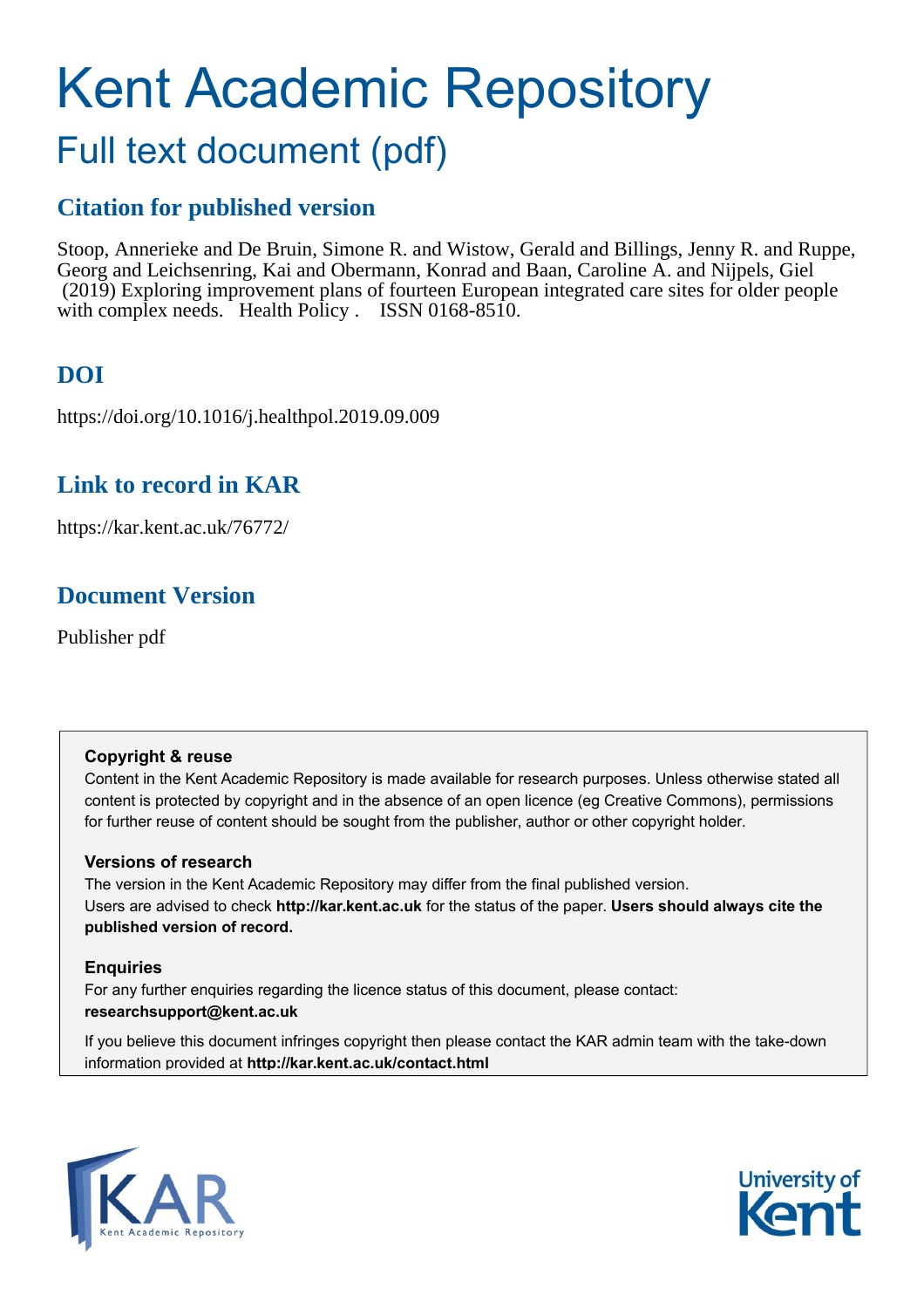Health Policy xxx (2019) [xxx–xxx](https://doi.org/10.1016/j.healthpol.2019.09.009)



Contents lists available at [ScienceDirect](http://www.sciencedirect.com/science/journal/01688510)

### Health Policy



iournal homepage: [www.elsevier.com/locate/healthpol](http://www.elsevier.com/locate/healthpol)

### Exploring improvement plans of fourteen European integrated care sites for older people with complex needs\*

Annerieke Stoop<sup>a, b, c,∗</sup>, Simone R. de Bruin<sup>a</sup>, Gerald Wistow<sup>d</sup>, Jenny Billings<sup>e</sup>, Georg Ruppe<sup>f</sup>, Kai Leichsenring<sup>f,g</sup>, Konrad Obermann<sup>h</sup>, Caroline A. Baan<sup>a,c</sup>, Giel Nijpels<sup>b</sup>

a Centre for Nutrition, Prevention and Health Services, National Institute for Public Health and the Environment, Bilthoven, the Netherlands

**b** Department of General Practice and Elderly Care Medicine, Amsterdam Public Health Research Institute, Amsterdam UMC, Vrije Universiteit Amsterdam, Amsterdam, the Netherlands

<sup>c</sup> Scientific Center for Transformation in Care and Welfare (Tranzo), University of Tilburg, Tilburg, the Netherlands

<sup>d</sup> Personal Social Services Research Unit, Department of Social Policy, London School of Economics and Political Science, London, UK

<sup>e</sup> Centre for Health Service Studies, University of Kent, Canterbury, UK

<sup>f</sup> Austrian Interdisciplinary Platform on Ageing (ÖPIA), Vienna, Austria

<sup>g</sup> European Centre for Social Welfare Policy and Research, Vienna, Austria

h Mannheim Institute of Public Health (MIPH), Heidelberg University, Germany

### a r t i c l e i n f o

Article history: Received 8 February 2019 Received in revised form 16 September 2019 Accepted 17 September 2019

Keywords: Older people Integrated care Expanded chronic care model Broadly-based prevention

### A B S T R A C T

Integrated care programmes are increasingly being put in place to provide care to older people living at home. However, knowledge about further improving integrated care is limited. In fourteen integrated care sites in Europe, plans to improve existing ways of working were designed, implemented and evaluated to enlarge the understanding of what works and with what outcomes when improving integrated care. This paper provides insight into the existing ways that the sites were working with respect to integrated care, their perceived difficulties and their plans for working towards improvement. The seven components of the Expanded Chronic Care Model provided a conceptual framework for describing the fourteen sites. Although sites were spread across Europe and differed in basic characteristics and existing ways of working, a number of difficulties in delivering integrated care were similar. Existing ways of working and improvement plans mostly focused on three components of the Expanded Chronic Care Model: delivery system design; decision support; self-management. Two components were represented less frequently in existing ways of working and improvement plans: building healthy public policy; building community capacity. These findings suggest that broadly-based prevention efforts, population health promotion and community involvement remain limited. From the Expanded Chronic Care Model perspective, therefore, opportunities for improving integrated care outcomes may continue to be restricted by the narrow focus of developed improvement plans.

© 2019 The Authors. Published by Elsevier B.V. This is an open access article under the CC BY-NC-ND license [\(http://creativecommons.org/licenses/by-nc-nd/4.0/](http://creativecommons.org/licenses/by-nc-nd/4.0/)).

∗ Corresponding author at: National Institute for Public Health and the Environment (RIVM), PO Box 1, 3720 BA Bilthoven, The Netherlands.

E-mail addresses: [annerieke.stoop@rivm.nl,](mailto:annerieke.stoop@rivm.nl) annerieke [stoop@hotmail.com](mailto:annerieke_stoop@hotmail.com) (A. Stoop), [simone.de.bruin@rivm.nl](mailto:simone.de.bruin@rivm.nl) (S.R. de Bruin), [G.Wistow@lse.ac.uk](mailto:G.Wistow@lse.ac.uk) (G. Wistow),

[J.R.Billings@kent.ac.uk](mailto:J.R.Billings@kent.ac.uk) (J. Billings), [ruppe@oepia.at](mailto:ruppe@oepia.at) (G. Ruppe), [leichsenring@euro.centre.org](mailto:leichsenring@euro.centre.org) (K. Leichsenring), [konrad.obermann@medma.uni-heidelberg.de](mailto:konrad.obermann@medma.uni-heidelberg.de) (K. Obermann), [caroline.baan@rivm.nl](mailto:caroline.baan@rivm.nl) (C.A. Baan), [g.nijpels@amsterdamumc.nl](mailto:g.nijpels@amsterdamumc.nl) (G. Nijpels).

### <https://doi.org/10.1016/j.healthpol.2019.09.009>

0168-8510/© 2019 The Authors. Published by Elsevier B.V. This is an open access article under the CC BY-NC-ND license [\(http://creativecommons.org/licenses/by-nc-nd/4.](http://creativecommons.org/licenses/by-nc-nd/4.0/)  $0/$ ).

<sup>-</sup> This paper was published on behalf of the SUSTAIN consortium: Borja Arrue, Eliva Atieno Ambugo, Caroline Baan, Jenny Billings, Simone de Bruin, Michele Calabro, Nuri Cayuelas Mateu, Sandra Degelsegger, Mireia Espallargues Carreras, Erica Gadsby, Nick Goodwin, Terje Hagen, Christina Häusler, Viktoria Hoel, Henrik Hoffmann, Usman Khan, Julie MacInnes, Federica Margheri, Jenna McArthur, Maggie Langins, Manon Lette, Lina Masana, Mirella Minkman, Giel Nijpels, Konrad Obermann, Gerli Paat-Ahi, Jillian Reynolds, Mari Rull, Georg Ruppe, Monique Spierenburg, Annerieke Stoop, Lian Stouthard, Nhu Tram, Gerald Wistow and Nick Zonneveld.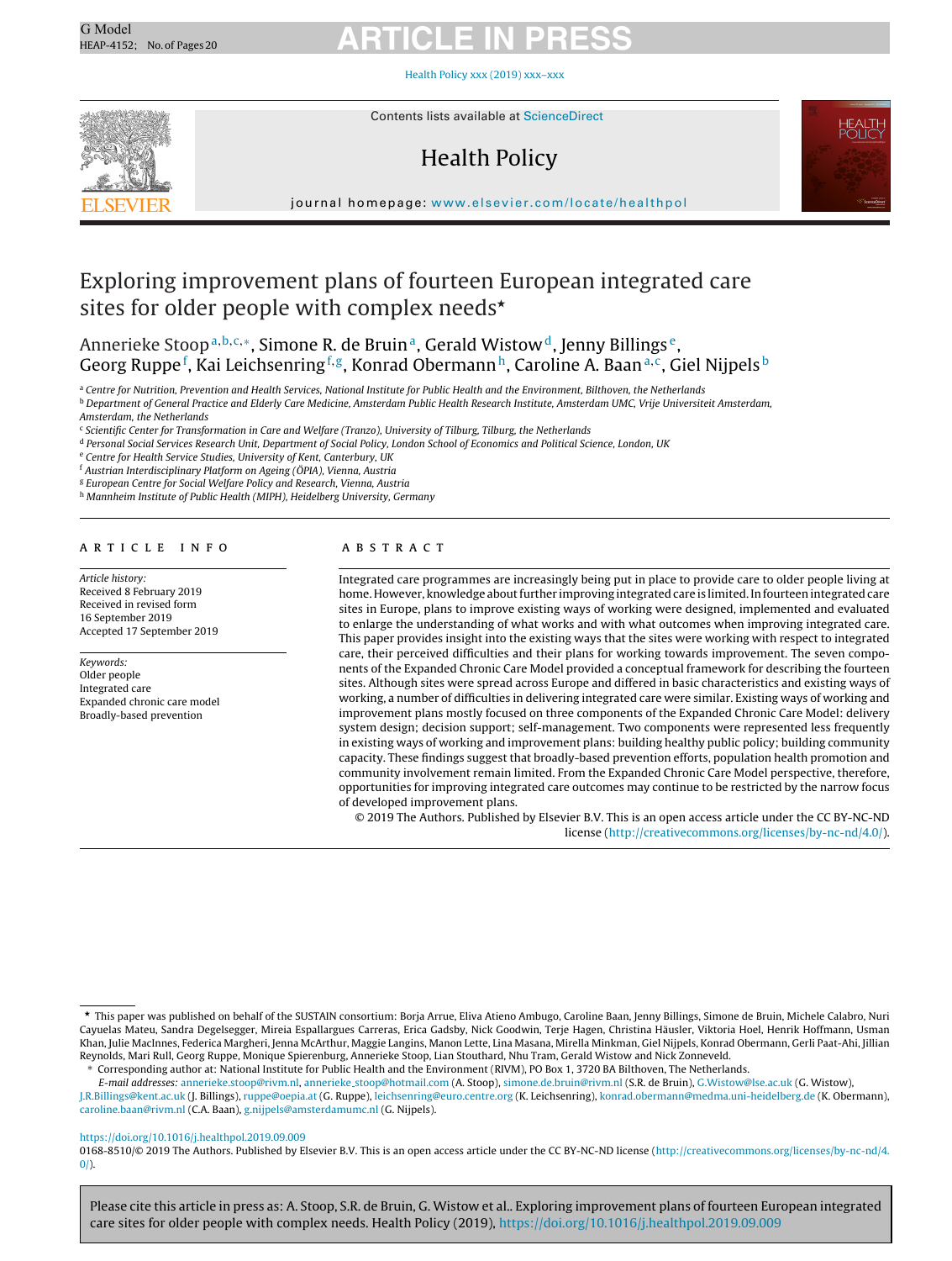#### 2 A. Stoop, S.R. de Bruin, G. Wistow et al. / Health Policy xxx (2019) xxx–xxx

### **1. Introduction**

An increasing number of older people with complex needs live in their homes and communities into their later lives. Their complex needs require multidisciplinary collaboration to optimise the effectiveness of assessment and care coordination processes. Integrated health and social care models appear to provide promising approaches for organising continuous, person-centred care for older people with complex needs living at home  $[1-6]$ . We define integrated care as those initiatives that proactively seek to structure and coordinate care and support around older people's needs and in their home environments [3–5,7–10]. Numerous integrated care initiatives targeted at older peoplehave beenimplemented ina wide range of settings and contexts, in and outside Europe [11–14].

Integrated care delivery is expected to have a positive impact on the quality of care and outcomes for older people, including improved satisfaction with care [15,16] and psychological health or wellbeing [17]. However, empirical evidence for the effectiveness and cost-effectiveness of integrated care is still inconclusive, partly due to the heterogeneous nature of the integrated care sites and/or the use of different outcome measures [5,18,19]. In addition to implementing new care models, literature shows that improvements to existing services are necessary to enhance their effectiveness and further improve integrated care [12,18,20–23]. This also includes the need for a greater focus on population health promotion in integrated care programs for older people [24]. Yet, knowledge of how to implement such improvements successfully remains limited, as is knowledge of how to transfer good practices and experiences to other contexts [25].

This paper reports from the cross-national research project 'SUSTAIN' (Sustainable Tailored Integrated Care for Older People in Europe) [26], which aims to address the above challenges and to accelerate improvements in integrated care for older people. In the project, established integrated care sites for older people agreed to work with SUSTAIN researchers to develop and implement plans designed to improve their existing ways of working. Throughout the project, SUSTAIN researchers followed up and evaluated the design and implementation processes and outcomes of improvement plans for each site, of which findings were reported elsewhere [27–33]. Through studying different types of integrated care sites across different European countries and settings together, the SUSTAIN project aimed to enhance understanding of what does and does not work and with what specific outcomes for integrated care across a rich and varied field of practical examples. Thereby, SUSTAIN intends to provide the basis for the transfer and application of learning about improving integrated care across Europe and elsewhere.

In order to understand outcomes and progress of implementing improvements in the integrated care sites, as a first step, insight into the existing ways of working of the sites and content of their improvement plans is essential. The aims of this paper are therefore: (i) describing and comparing the characteristics and existing ways of working of the integrated care sites participating in SUS-TAIN, (ii) describing and comparing perceived limitations in their existing ways of working, and (iii) describing and comparing the content of improvement plans drawn up by each integrated care site in SUSTAIN.

### **2. Methods**

### 2.1. Study design

Fourteen established integrated care sites were selected - and agreed - to participate in the SUSTAIN project. The integrated care sites were located in seven European countries: Austria, Estonia, Germany, Norway, Spain,the Netherlands and the United Kingdom. Criteria for their selection included a primary focus on older people living at home with complex needs and the involvement of professionals from multiple health and social care disciplines. In addition, sites should be willing and committed to improve their current practice by working towards more person-centred, preventionoriented, safe and efficient care  $[26]$ . Prior to the start of the project, SUSTAIN researchers invited integrated care sites in their countries, known to be committed to improving existing ways of working, to participate in SUSTAIN. Most sites had a longstanding partnership with one of the SUSTAIN researchers.

Local SUSTAIN research partners collaborated with the sites in each country to design and eventually implement improvement plans over an 18-month period. Improvement plans were co-created by local stakeholders and SUSTAIN researchers, and shaped by local stakeholder priorities to improve current practice in their own site. No additional resources were made available from the SUSTAIN project to contribute to funding for the costs of implementing the plans in the sites.

The SUSTAIN project team comprised two groups of research partners: 1) seven country-specific research teams, who facilitated improvement processes in two sites per country each by bringing local stakeholders together and supporting the design and implementation of improvement plans. Country-specific research teams were also responsible for monitoring the processes associated with designing and implementing local improvement plans, and evaluating how the sets of improvements impacted on care for older people, also referred to as 'site-specific evaluations'; and 2) a group of research partners responsible for the 'overarching analysis' through which findings from site-specific evaluations undertaken in the fourteen sites were compared and contrasted to identify recurring patterns in the design and implementation of integrated care improvements [34]. The latter team also led the drafting of this paper.

### 2.2. Data analysis

To obtain insight in the existing ways of working and characteristics of the sites, their perceived limitations and the improvement plans, all country-specific research teams were responsible for data collection and analysis in their own sites. They performed this in their own language. Based on these site-specific evaluations, they produced three sets of documents in English. As such, for each individual site, the following documents were produced:

- (i) Baseline reports: providing insight into the characteristics of each integrated care site, their perceived difficulties and limitations regarding their existing ways of working, and potential areas for improvement [35].
- (ii) Project plans: providing details on the content and implementation of the improvement plan. The plans included the sites' ambitions and rationale for improving current practice, together with the actions and resources required to implement it.
- (iii) Flow charts: depicting the existing way of working and how the improvement plan would modify it.

The three sets of documents were built on qualitative and quantitative data gathered from the sites using different data sources. Data sources included interviews (with older people receiving services, informal caregivers, professionals and managers), researchers' field notes, minutes of workshop meetings, and structured templates for uniform description of the sites and the improvement plans completed by SUSTAIN researchers and local stakeholders from the sites. More information on the principal methods used for collecting and analysing site-specific data for the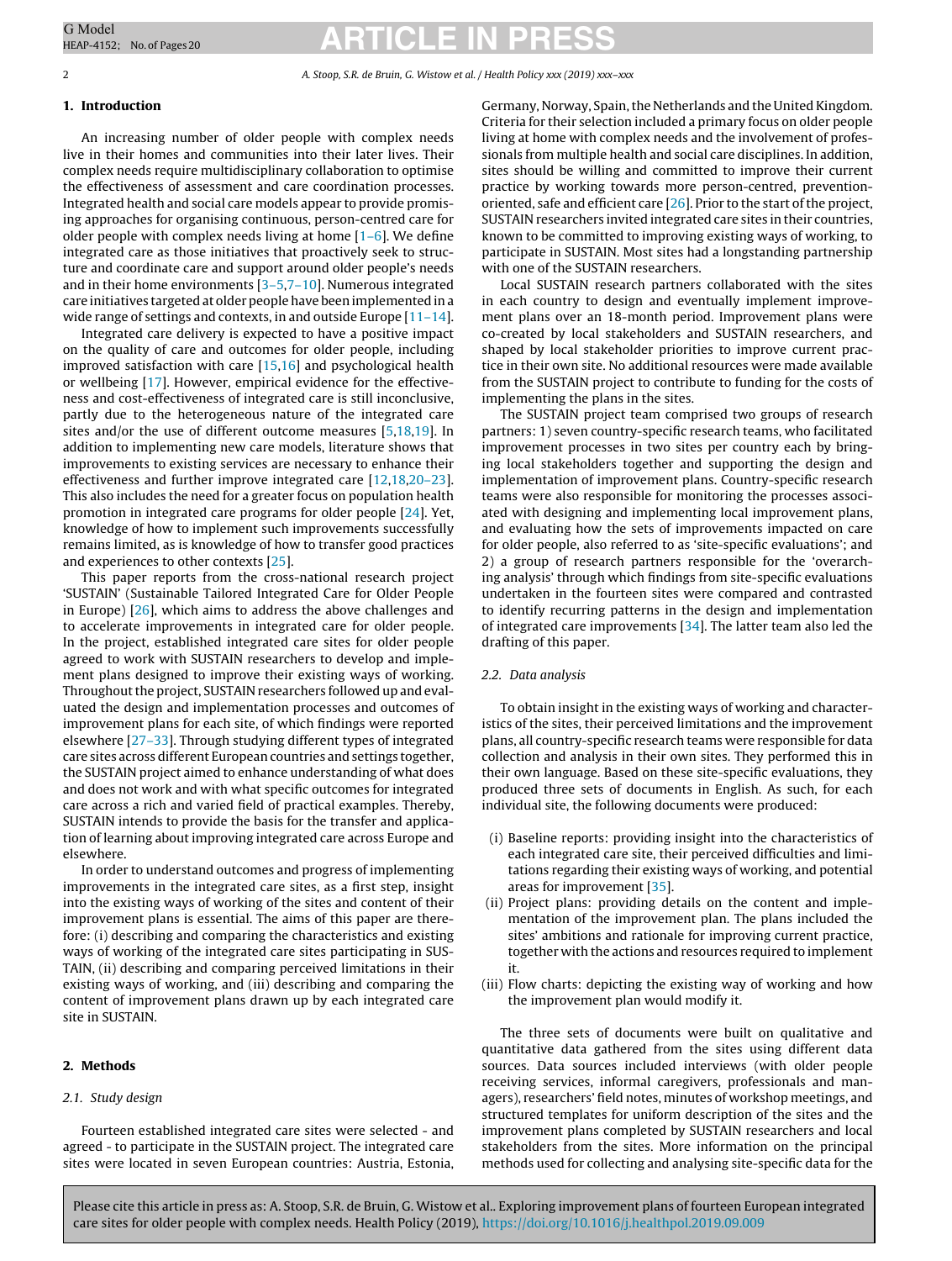#### A. Stoop, S.R. de Bruin, G. Wistow et al. / Health Policy xxx (2019) xxx-xxx 33

purpose of the three sets of documents can be found in an online Appendix A. Because of language barriers, the group of research partners responsible for the 'overarching analysis' was not able to analyse site-specific data. They instead carried out content analysis of the three sets of documents produced for each site by the country-specific research teams for the current paper. The overarching analysis team reviewed all documents to describe, compare and contrast the characteristics and existing ways of working of the integrated care sites, their perceptions of difficulties and limitations regarding their current practice, and the content of improvement plans of those sites.

In the content analysis, the Expanded Chronic Care Model (ECCM) was used to provide a conceptual framework for analysing and comparing the existing ways of working and the improvement plans of the fourteen individual sites in a consistent and systematic way. The ECCM is a development of the Chronic Care Model (CCM), where the latter is a well-known model that describes the essential elements of a proactive health system capable of improving the quality of care for people with chronic diseases [3,36,37]. The CCM focused on four components of integrated working: selfmanagement support; delivery system design; decision support; and clinical information systems. Barr et al. argued that the CCM was developed within a too narrow paradigm and that it should be extended to incorporate a broadly-based focus on prevention by including the social determinants of health, and the principles of health promotion as well as clinical prevention services [7]. As a result, Barr et al. developed the ECCM by adding three further components: build healthy public policy; create supportive environments; and build community capacity [7].

The ECCM was used for analysing existing ways of working and contents of improvement plans. This sought to provide insight into the extent to which existing ways of working and the improvement plans of the different sites were in alignment with the conceptualisations and ambitions of the ECCM. For the purpose of this study, the components of the ECCM were adopted to provide a common framework for identifying core characteristics of the fourteen integrated care sites. The descriptions of the components of the ECCM from the original research were subject to limited revision for adoption within the SUSTAIN project with its specific focus on care and support for older people living at home with complex needs (Table 1) [7]. The ECCM was not used as the basis or criteria for designing the improvement plans.

For this study, content analysis was conducted in different steps, based on both a deductive and inductive approach:

- (i) Relevant data on the existing ways of working and the improvement plans were extracted from the three sets of documents. Information about the existing ways of working and the content of the improvement plans for each site were coded according to the individual ECCM components (i.e. deductive approach): self-management support; delivery system design; decision support; clinical information systems; build healthy public policy; create supportive environments; and build community capacity. Coded data allocated to each ECCM component were then examined in order to identify and define recurring patterns in the activities across the sites. Within each ECCM component, activities were then clustered into a number of main activities (per ECCM component) to facilitate data interpretation (i.e. inductive approach). These main activities will be described in the Results section (and the Tables).
- (ii) Also relevant data on the perceived difficulties were extracted from the three sets of documents. Data were then examined in order to identify and define recurring patterns across the sites (i.e. inductive approach). The difficulties were clustered into five subcategories, which are described in the Results section.

The results obtained from this analytical process were reviewed by two members of the research team responsible for the overarching analysis (AS and GW). After the initial analyses were conducted, AS consulted members of the country-specific research teams to verify their interpretation of site-specific analysis results. This was done by sharing and discussing the tables with interpreted data with the members of these country-specific research teams at two time points. These consultations took place face-to-face (first iteration) and by e-mail and telephone calls (second iteration). Based on these consultations, AS and GW restructured and supplemented the analyses where necessary.

### **3. Results**

### 3.1. Characteristics and existing ways of working of integrated care sites

The integrated care sites provided different types of care and support services including home nursing and rehabilitative care, proactive primary care for frail older people, dementia care, care for older people being discharged from hospital, and palliative (end of life) care (Table 2). Care settings and the type and number of providers varied across sites. Some consisted exclusively of medical professionals, whereas others involved broadly equal numbers of health and social care professionals. Staffing patterns were broadly similar in individual sites providing the same types of care and support services. For instance, in all proactive primary care sites, at least one GP and one (practice) nurse were involved.

Differences between sites were observed in the numbers and combinations of ECCM components identified in their existing ways of working (Table 3). Only two sites (SUR and SØN) included all seven components of the ECCM model, six (GPC, CPC, OSO, SAB, GCM and HF) included five or six out of seven ECCM components, two (RMZ and PB) included three or four components, and four (ACC, MED, WICM and O75) included only one or two components.

Differences were also observed in the types of ECCM components identified in the categorisation of existing ways of working. The components delivery system design and self-management were identified most often. All sites included actions or activities related to the delivery system design component. These were primarily associated with the establishment of multidisciplinary teams and the specification of the latters' internal operating processes, such as needs assessments and joint care planning mechanisms. Sites in proactive primary care were similarly underpinned by an emphasis on systematic needs assessment and case conferences. Self-management was primarily operationalised through the provision of information and advice to older people, and by involving them in care planning to promote shared decision-making. A number of rehabilitative care sites were specifically focused on strengthening personal capabilities to live independently at home. Most sites aimed to create supportive environments in the home, primarily through home safety assessments, providing assistive equipment (e.g. mobility aids) and installing adaptations to the physical environment of the home (e.g. raised toilet seat). About half of the sites addressed the ECCM components: build and strengthen community capacity and action; decision support; and build healthy public policy. Collaborations with community groups (for instance a patient advocacy organisation, other voluntary organisations and churches) were being developed to build and strengthen community capacity and action. Actions to provide decision support primarily focused on training and advice to professionals and volunteers within the site as well as to external stakeholders (e.g. health and social care professionals providing care and support to people with dementia). To build healthy public policy, the sites aimed to influence national or regional health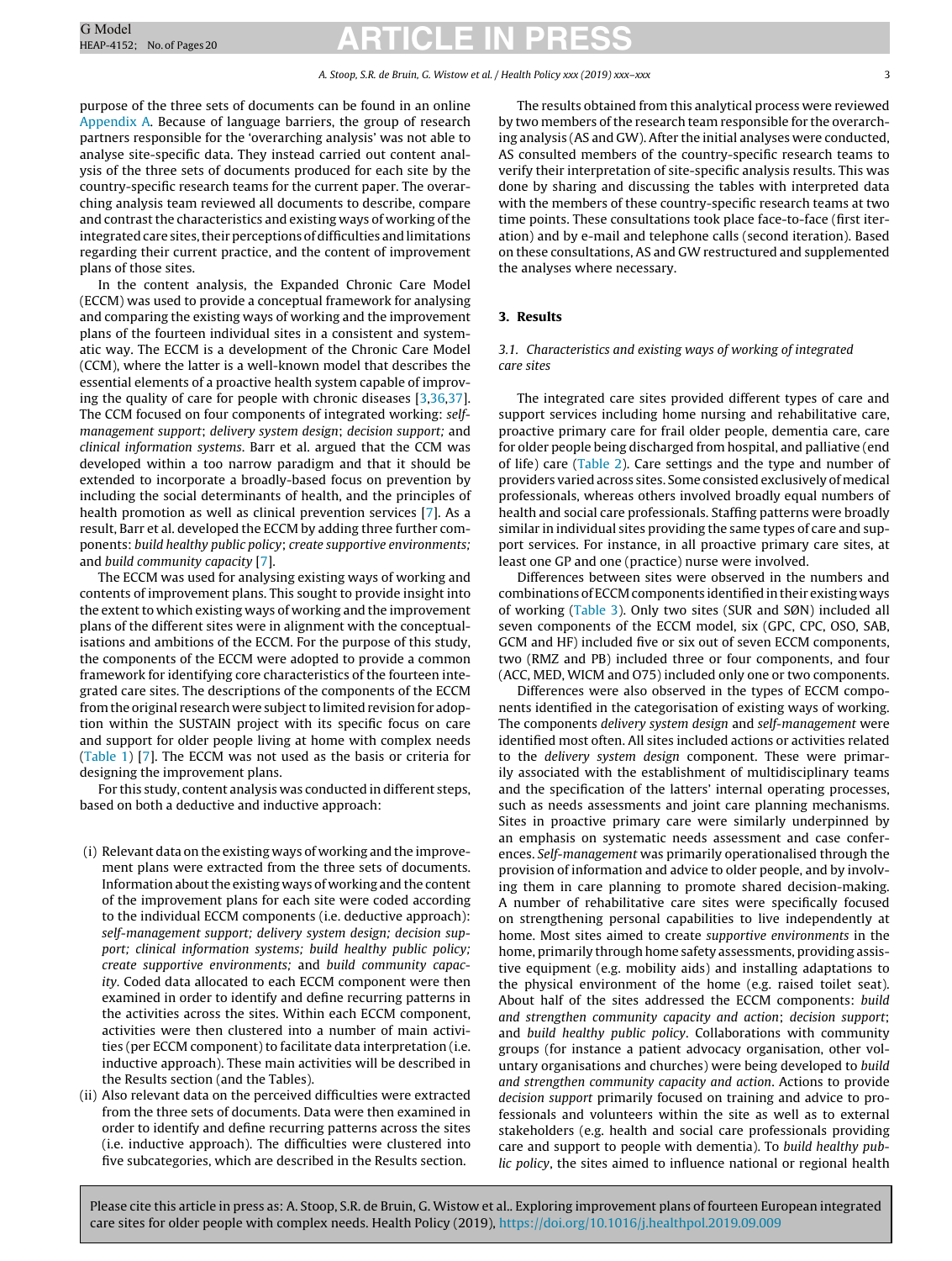Components of the Expanded Chronic Care Model [7].

# G Model G Model **ARTICLE IN PRESS**

**Table 1**

4 A. Stoop, S.R. de Bruin, G. Wistow et al. / Health Policy xxx (2019) xxx–xxx

| Components of the ECCM                                | Description                                                                                                                                                                                                                                                                                                                                                                                                                                                                                                   |
|-------------------------------------------------------|---------------------------------------------------------------------------------------------------------------------------------------------------------------------------------------------------------------------------------------------------------------------------------------------------------------------------------------------------------------------------------------------------------------------------------------------------------------------------------------------------------------|
| Self-management/develop personal<br>skills            | Support of self-management in coping with problems older people may experience in different domains (spheres) of<br>their lives (including physical, cognitive, psychological, social and environmental domains) and development of<br>personal skills for health and wellbeing (e.g. self-help groups)                                                                                                                                                                                                       |
| Decision support                                      | Aligning strategies of all organisations involved (e.g. health care, social care, community and voluntary organisations)<br>for dealing with problems older people may experience in different domains of their lives and supporting their health<br>and wellbeing (e.g. training of staff to work with common tools to systematically assess older people's needs)                                                                                                                                           |
| Delivery system design/re-orient<br>health services   | Re-orientation of health services towards adoption of a broader health promotion role alongside the provision of<br>clinical and curative (i.e. medical) services to provide a comprehensive approach to health and wellbeing of older<br>people (e.g. address social determinants of health and provide timely, interdisciplinary care and support as necessary)                                                                                                                                             |
| Information systems                                   | Creation of more comprehensive systems for information sharing to include relevant data beyond the health care<br>system (e.g. electronic dossier accessible to all involved care and support organisations)                                                                                                                                                                                                                                                                                                  |
| Build healthy public policy                           | Development and implementation of policies designed to improve health and wellbeing of older people (e.g. health<br>and wellbeing impact on older people of all relevant public policies)                                                                                                                                                                                                                                                                                                                     |
| Create supportive environments                        | Generation of living conditions that are safe, stimulating, satisfying and enjoyable (e.g. efforts to maintain older<br>people in their homes for as long as possible)                                                                                                                                                                                                                                                                                                                                        |
| Build and strengthen community<br>capacity and action | Support of community capacity-building so that communities are able to initiate, shape and deliver interventions and<br>environments which directly contribute to their members' health and wellbeing, and strengthening relationships<br>between statutory agencies and community groups and voluntary and charity organisations by collaborating to set<br>priorities and achieve goals that contribute to community health and wellbeing (e.g. collaboration with voluntary and<br>charity organisations). |

policies, for instance through participation in national working groups and networks, or by providing service development exemplars through their status as pilot projects. Information systems were in place in some sites. However, none had created a comprehensive information system including all the participating care and support organisations. Instead, professionals from the same sector usually exchanged information about service users using e-mail, electronic messaging systems or electronic patient record systems.

### 3.2. Perceived difficulties in the existing ways of working

Several common difficulties associated with existing ways of working were reported across the fourteen sites during interviews and workshop meetings with local stakeholders from the sites. The importance of the difficulties for the sites was highly context-dependent. Table 4 shows how we clustered them into five categories. The first, mentioned in almost all sites, was the difficulty they encountered in securing coordination and collaboration among the organisations and professionals participating in the site. This category included some very basic barriers such as the absence of sustainable and clear agreements about roles and responsibilities of organisations and their professional staff. In addition, a lack of knowledge about and trust in areas of expertise of different health and social care providers were observed. Co-operation between organisations providing services within the same care setting (e.g. primary care) was considered easier than co-operation between organisations from different care settings. Because of differences in cultures and visions of organisations, stakeholders from some sites specifically reported that collaboration with external stakeholders, for instance with the community and social care sectors, was weak or not yet in place despite the recognised importance of assessing and addressing the broad range of older people's needs.

A second frequently reported difficulty was the lack of information sharing within and between organisations. The absence of shared IT systems or incompatibilities between systems complicated information flows and contributed to restricted levels of communication and collaboration between professionals and organisations. A third difficulty related to limited resources and support, and particularly having to rely on temporary funding for integrated care sites with all the uncertainties about their longer term future which accompanied such funding. Its consequences influenced levels of staff recruitment and retention. Furthermore, financial barriers between the health and social care sectors were perceived as major obstacles for working in an integrated way.

Stakeholders from different sites indicated that these barriers could be partly due to absence of vision on integrated working and commitment to removing or at least minimising financial barriers at national, regional and local levels.

A fourth difficulty flowed directly from the third in the shape of the impact of staff shortages in health and social care. Professionals reported heavy workloads, and saw this factor as one which limited their motivation and capacity to participate in training programmes. A final area of difficulty was in developing better quality person-centred practice. Particular instances included limited communication with older people and their informal caregivers, lack of shared-decision making, and difficulties in tailoring services to the needs and preferences of the older person. Possible explanations given by local stakeholders were professionals' limited time availability and lack of knowledge. The fundamental nature ofthese limitations suggested person-centred practice in at least a number of sites was at a fairly early stage of development.

#### 3.3. Improvement plans

In all sites, local steering groups were set up. Steering groups consisted of stakeholders who participated in the interviews and workshop meetings together with additional local stakeholders whose participation was considered relevant. During one or several meetings, depending on the site, members of these steering groups designed improvement plans with support from country-specific research teams. Sites differed in the extent to which discussing local improvement priorities and designing together improvement plans was a straightforward process. Most sites based their improvement plans on the difficulties they had identified during interviews and workshops with their research partners. However, a small number of sites drafted plans focused on issues that were based on preexisting issues identified by managers before the workshops took place. Table 5 presents twelve improvement plans including their objectives and planned actions and activities for realising them. Two sites decided to withdraw from the SUSTAIN project before the completion of the design of their improvement plan (WICM and CPC). They felt unable to design a plan with a realistic prospect of implementation due to limited staffing, restricted time and a lack of support from stakeholders.

Table 5 shows that the objectives of the twelve improvement plans could be grouped according to one of two major emphases: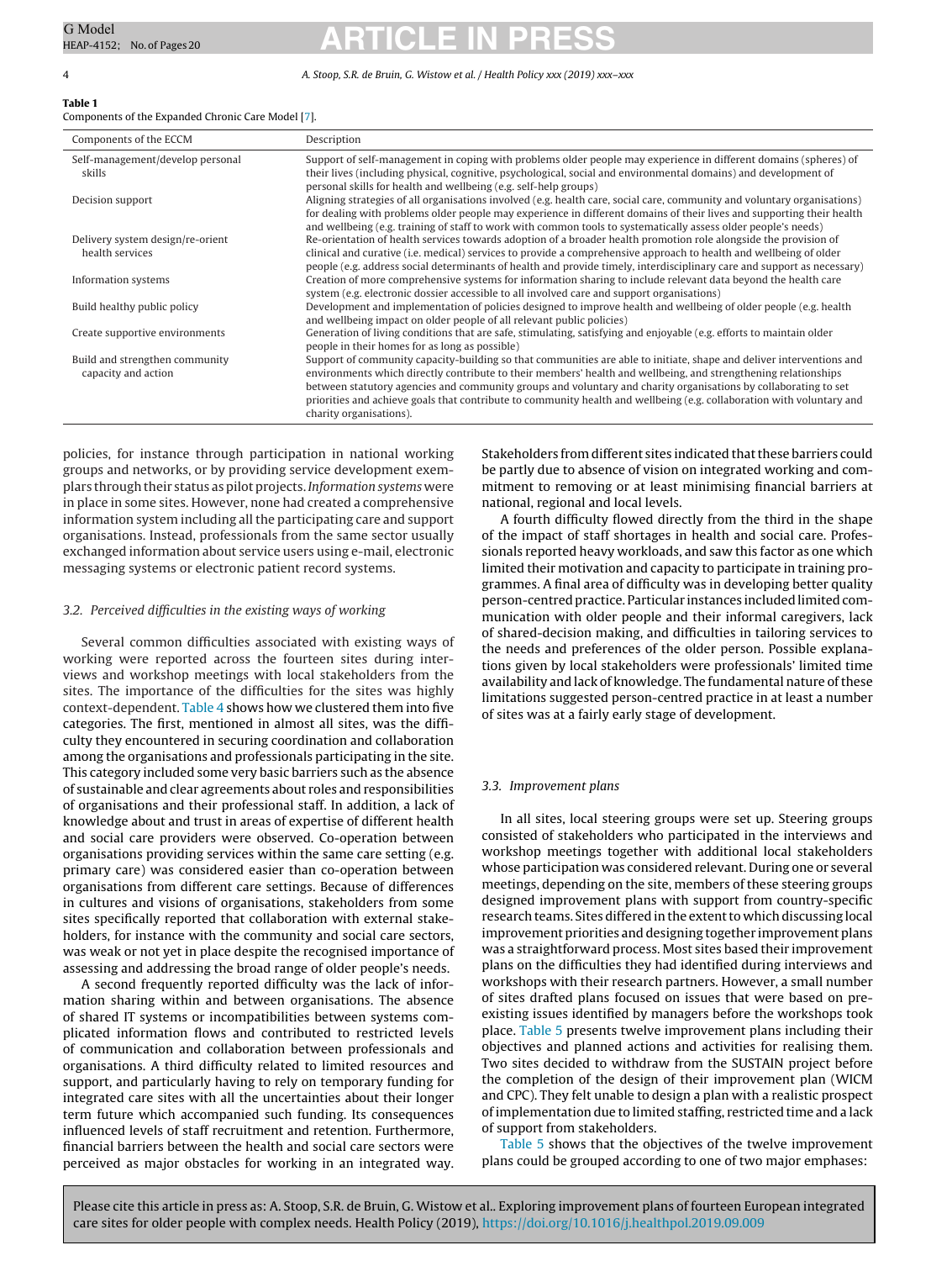### A. Stoop, S.R. de Bruin, G. Wistow et al. / Health Policy xxx (2019) xxx-xxx 5

### **Table 2** Characteristics of the integrated care sites.

| Country | Integrated care site                            | Type of care services                   | Objective of site                                                                                                                                                                                                     | Providers involved                                                                                                                                                                                                                                                                                                                                                                                                                                                                                                       |
|---------|-------------------------------------------------|-----------------------------------------|-----------------------------------------------------------------------------------------------------------------------------------------------------------------------------------------------------------------------|--------------------------------------------------------------------------------------------------------------------------------------------------------------------------------------------------------------------------------------------------------------------------------------------------------------------------------------------------------------------------------------------------------------------------------------------------------------------------------------------------------------------------|
| Austria | Gerontopsychiatric Centre<br>(GPC)              | Dementia care                           | To support older people suffering or<br>suspected of suffering from mainly<br>cognitive psychiatric disorders and<br>their informal caregivers to live at<br>home for as long as possible.                            | • Gerontopsychiatric Centre is<br>affiliated to the Psychosocial<br>Services unit which is part of the<br>municipality in Vienna coordinating<br>care and support services.<br>• Team consists of psychiatrists,<br>psychologists, nurses and social<br>workers, and refers people to a wide<br>range of health and social care<br>organisations providing care and<br>support.                                                                                                                                          |
|         | Coordinated Palliative Care<br>(CPC)            | Palliative care                         | To provide integrated palliative care<br>services in hospitals and the<br>community to terminally ill people and<br>their family members.                                                                             | • Coordinated Palliative Care is a<br>coordinating organisation and an<br>organisational unit of the Regional<br>Hospital Holding. It coordinates<br>mobile palliative care teams<br>(MPCTs), which are affiliated to<br>home care organisations and<br>hospitals.<br>• MPCTs consist of physicians, nurses,<br>social workers, therapists, dietitians,<br>volunteers, coordinators and<br>administrators depending on users'<br>needs.                                                                                  |
| Estonia | Alutaguse Care Centre (ACC)                     | Home nursing and<br>rehabilitative care | To provide a nursing and rehabilitative<br>programme for 21 days to support and<br>enable older people with chronic<br>conditions (e.g. CVD, diabetes) to<br>return to their homes.                                   | • Alutaguse Care Centre staff include<br>nurses, social workers, PT, and<br>professionals providing practical<br>help and support.<br>• Staff consult local family doctors and<br>medical specialists from the<br>hospitals when considered<br>necessary.                                                                                                                                                                                                                                                                |
|         | Medendi (MED)                                   | Home nursing                            | To provide nursing care at home to<br>improve and maintain people's quality<br>of life.                                                                                                                               | • Medendi is a home care organisation<br>whose staff include home nurses.                                                                                                                                                                                                                                                                                                                                                                                                                                                |
| Germany | KV RegioMed Zentrum<br>Templin (RMZ)            | Rehabilitative care                     | To provide a three-week rehabilitative<br>programme to enable people to live<br>independently at home.                                                                                                                | • RMZ Templin is located in an<br>outpatient department in a local<br>hospital and is run by the regional<br>physician association.<br>• RMZ treatment by PT, OT, speech<br>therapist<br>• Professionals involved in the<br>programme are therapists, GPs and<br>case managers.                                                                                                                                                                                                                                          |
|         | Pflegewerk Berlin (PB)                          | Home nursing and<br>rehabilitative care | To combine and align discharge<br>management, long-term care,<br>therapies, and case management to<br>support older people to live<br>independently at home.                                                          | • Pflegewerk Berlin is long-term care<br>facility providing home nursing and<br>rehabilitative care involving<br>therapists (PT, OT, speech therapist),<br>long-term care nurses and<br>volunteers.<br>• Therapists and nurses collaborate<br>with local GPs who remain<br>responsible for people's care and<br>support.                                                                                                                                                                                                 |
| Norway  | Surnadal Holistic<br>Patient Care at Home (SUR) | Home nursing and<br>rehabilitative care | To provide inhabitants of Surnadal in<br>need of municipal health services<br>smooth transition between hospital,<br>institutional, and home care, and to<br>support them to live at home for as<br>long as possible. | • Holistic Patient Care at Home (HPH)<br>is part of Surnadal's municipal<br>health services and the framework<br>on which Surnadal's homecare<br>services are grounded.<br>• Holistic Patient Care at Home is a<br>coordinated care pathway involving<br>the hospital (for in/outpatient and<br>emergency care) and municipal<br>health services (rehabilitation<br>services, short/long-term<br>institutional stays, home services<br>including home nursing and home<br>assistance/support, day care, GP<br>consults). |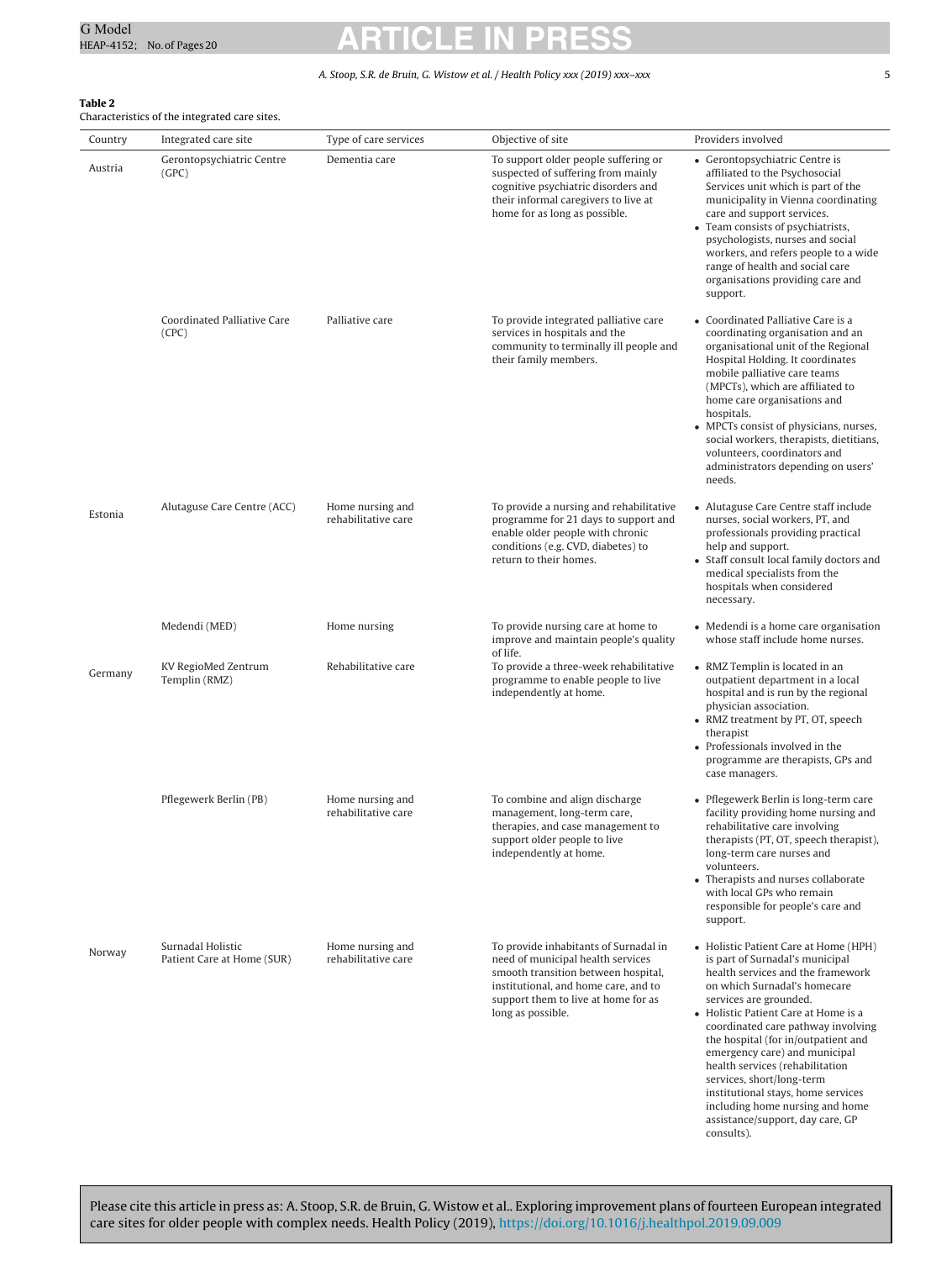### 6 A. Stoop, S.R. de Bruin, G. Wistow et al. / Health Policy xxx (2019) xxx–xxx

| Table 2 (Continued) |                                                                                                                                                          |                                                                                                                |                                                                                                                                                                                                                                                                                                                                                                                                                                                                                                                                                                                                                                                                                                                                                                                                                                                         |                                                                                                                                                                                                                                                                                                                                                                                                                                                                                                                                                                                                                                                                                                                                                                                                                                                                                                                                                                                                                          |
|---------------------|----------------------------------------------------------------------------------------------------------------------------------------------------------|----------------------------------------------------------------------------------------------------------------|---------------------------------------------------------------------------------------------------------------------------------------------------------------------------------------------------------------------------------------------------------------------------------------------------------------------------------------------------------------------------------------------------------------------------------------------------------------------------------------------------------------------------------------------------------------------------------------------------------------------------------------------------------------------------------------------------------------------------------------------------------------------------------------------------------------------------------------------------------|--------------------------------------------------------------------------------------------------------------------------------------------------------------------------------------------------------------------------------------------------------------------------------------------------------------------------------------------------------------------------------------------------------------------------------------------------------------------------------------------------------------------------------------------------------------------------------------------------------------------------------------------------------------------------------------------------------------------------------------------------------------------------------------------------------------------------------------------------------------------------------------------------------------------------------------------------------------------------------------------------------------------------|
| Country             | Integrated care site                                                                                                                                     | Type of care services                                                                                          | Objective of site                                                                                                                                                                                                                                                                                                                                                                                                                                                                                                                                                                                                                                                                                                                                                                                                                                       | Providers involved                                                                                                                                                                                                                                                                                                                                                                                                                                                                                                                                                                                                                                                                                                                                                                                                                                                                                                                                                                                                       |
| Spain               | Søndre Nordstrand Everyday<br>Mastery Training (SØN)<br>Osona Programme for Severe<br>Chronic Patients/ Advanced<br>chronic disease/ Geriatrics<br>(OSO) | Rehabilitative care and mastery<br>of activities of daily living<br>Proactive primary and<br>intermediate care | To promote a sense of mastery and<br>independence in activities of daily<br>living of residents to enable them to<br>live at home for as long as possible<br>through rehabilitative care and<br>training for about four to six weeks.<br>Sense of mastery concerns personal<br>control over those circumstances that<br>are important to the life of the older<br>people. Independence concerns ability<br>to live as independently as possible in<br>their own homes and communities.<br>To improve the integration and<br>coordination of different services and<br>care providers involved in care and<br>support for people with advanced or<br>complex chronic conditions through a<br>shared, individualised care plan among<br>health professionals to avoid hospital<br>admissions, crises and risks, and<br>enhance person-centredness of care | • Everyday Mastery Training (EMT) is<br>part of Søndre Nordstrand's<br>municipal health services, involving<br>borough's Prevention, Voluntary<br>Services and Public Health<br>department which closely<br>collaborates with Home Services<br>department.<br>• EMT rehabilitation multidisciplinary<br>team consists of PT, OT, nurses, and<br>professional trainers.<br>• Osona Programme for Severe<br>Chronic Patients/ Advanced chronic<br>disease/ Geriatrics is a<br>hospital-based programme<br>involving: one intermediate and one<br>long-term care hospital with a<br>specialist geriatric unit, which<br>coordinates the site; the consortium<br>of acute care hospitals of the area;<br>primary care centres (including GPs<br>and nurses who are specialised in<br>geriatric patients, and social workers<br>employed by Catalan Department of<br>Health); and local government/city<br>councils providing social services,<br>i.e. social workers, family workers,<br>cleaners, technical adaptions, etc. |
|                     | North Sabadell social and<br>health care integration (SAB)                                                                                               | Proactive primary care                                                                                         | To provide proactive, integrated,<br>holistic care and support for people<br>with complex needs.                                                                                                                                                                                                                                                                                                                                                                                                                                                                                                                                                                                                                                                                                                                                                        | • North Sabadell Social and health<br>care integration involves primary<br>(basic) social services, i.e. social<br>workers, and primary health care,<br>i.e. GP and nurses, working together<br>in Primary Care Centres.                                                                                                                                                                                                                                                                                                                                                                                                                                                                                                                                                                                                                                                                                                                                                                                                 |
| The Netherlands     | West-Friesland Geriatric Care<br>Model (GCM)                                                                                                             | Proactive primary care                                                                                         | To provide proactive and coordinated<br>care and support to adequately address<br>needs of frail older people living at<br>home.                                                                                                                                                                                                                                                                                                                                                                                                                                                                                                                                                                                                                                                                                                                        | • Geriatric Care Model is a proactive<br>care model implemented among GP<br>practices in West Friesland, under<br>the responsibility of the regional<br>umbrella organisation for primary<br>care.<br>• GP and practice nurse collaborate<br>with different health care<br>professionals, such as pharmacist,<br>PT, OT, dietitian, elderly care<br>physician, case manager for people<br>with dementia and community<br>nurse, based on older people's needs.                                                                                                                                                                                                                                                                                                                                                                                                                                                                                                                                                           |
|                     | Walcheren Integrated Care<br>Model (WICM)                                                                                                                | Proactive primary care                                                                                         | To address needs of frail older people<br>proactively so they can live at home for<br>as long as possible.                                                                                                                                                                                                                                                                                                                                                                                                                                                                                                                                                                                                                                                                                                                                              | • Walcheren Integrated Care Model is<br>part of Integrated Care Foundation<br>Zeeland which carries out multiple<br>healthcare programmes, one of<br>which is Walcheren Integrated Care<br>Model involving several GP<br>practices.<br>• GP and practice nurse collaborate<br>with home care organisations and<br>consult with case managers for<br>people with dementia and social<br>workers.                                                                                                                                                                                                                                                                                                                                                                                                                                                                                                                                                                                                                          |
| United Kingdom      | Sandgate Road Over 75 Service Proactive primary care<br>(075)                                                                                            |                                                                                                                | To support older people with<br>long-term conditions and complex<br>needs to live independently at home<br>for as long as possible and to improve<br>the coordination of care and support<br>around those needs.                                                                                                                                                                                                                                                                                                                                                                                                                                                                                                                                                                                                                                        | • Sandgate Road Surgery is<br>accountable to and funded by the<br>regional Clinical Commissioning<br>Group, which is an organisation that<br>commissions local health care<br>services.<br>• Sandgate Road Surgery (GP<br>practice): management by lead GP,<br>day-to-day running by senior<br>practice nurse; collaboration with<br>community nurse and social<br>services.                                                                                                                                                                                                                                                                                                                                                                                                                                                                                                                                                                                                                                             |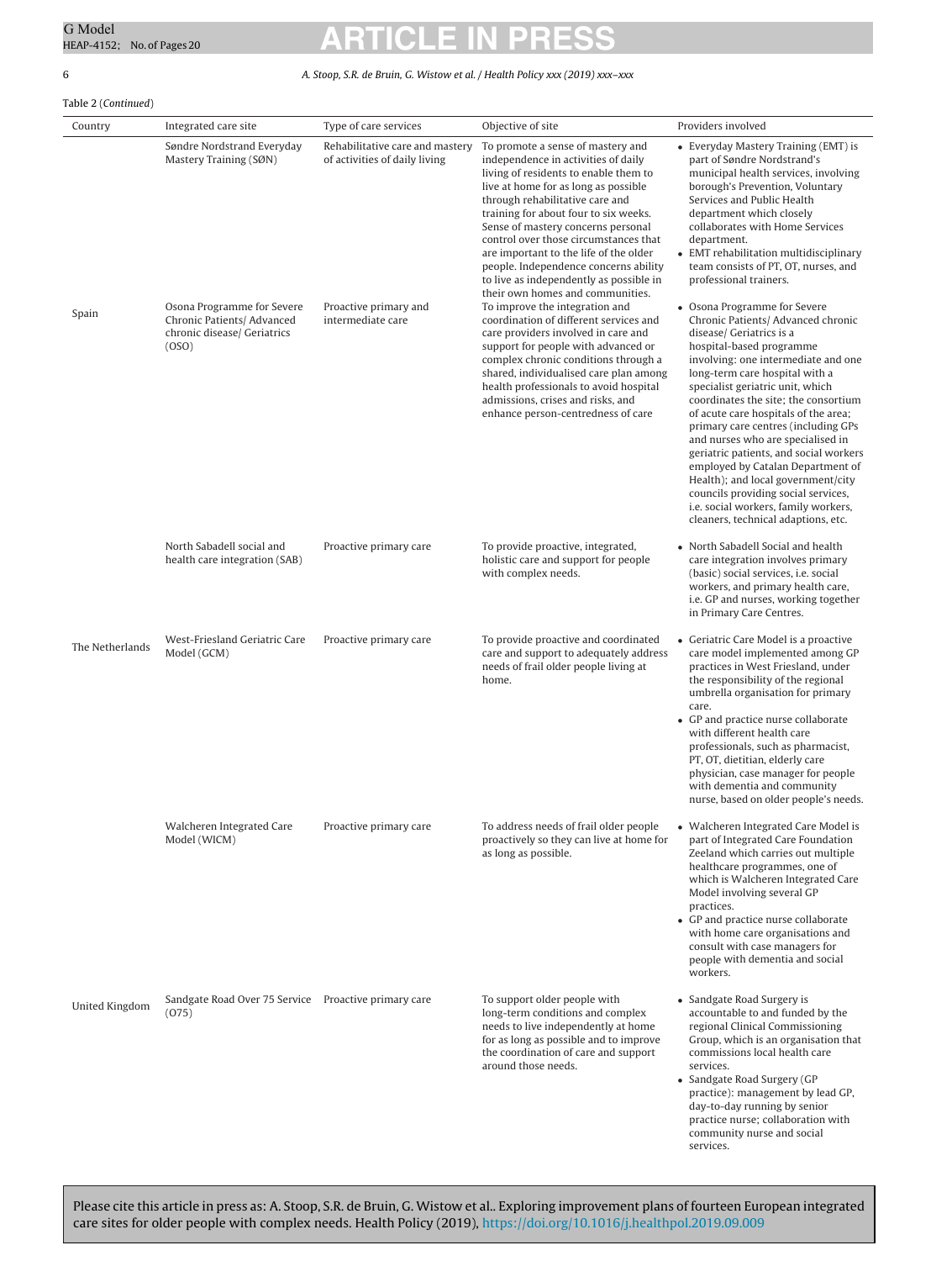#### A. Stoop, S.R. de Bruin, G. Wistow et al. / Health Policy xxx (2019) xxx–xxx 7

| Table 2 (Continued) |  |
|---------------------|--|
|---------------------|--|

| Country | Integrated care site                                                       | Type of care services | Objective of site                                                                                                           | Providers involved                                                                                                                                                                                                                                                                                                                                                                                                                                                                                                                                                                                                                                                 |
|---------|----------------------------------------------------------------------------|-----------------------|-----------------------------------------------------------------------------------------------------------------------------|--------------------------------------------------------------------------------------------------------------------------------------------------------------------------------------------------------------------------------------------------------------------------------------------------------------------------------------------------------------------------------------------------------------------------------------------------------------------------------------------------------------------------------------------------------------------------------------------------------------------------------------------------------------------|
|         | Swale Home First (Discharge to Hospital discharge planning<br>Assess) (HF) |                       | To support the safe and efficient<br>transfer of patients needing support<br>and/or rehabilitation from hospital to<br>home | • The transfer of older people from<br>hospital to home is managed by the<br>Kent County Council integrated<br>discharge team based in Medway<br>hospital.<br>• They work closely with Medway<br>hospital's multidisciplinary ward<br>teams (nurses, OT, PT, clinicians), the<br>Virgin Care Rapid Response team,<br>and the Kent Enablement at Home<br>(KEAH) service (provided by Kent)<br>County Council).<br>• Key stakeholders also include Swale<br>Clinical Commissioning Group (who<br>commission health care services in<br>the area), and Age UK and Swale<br>Borough Council, both of which<br>provide additional support services<br>for older people. |

PT: physical therapist; OT: occupational therapist; GP: general practitioner.

- (i) General improvements to local capabilities for coordination, collaboration and communication with other care and support organisations and especially by enhancing knowledge and understanding of different organisations' roles and responsibilities. Plans focused on both internal and external partners with whom collaboration was seen to be sub-optimal or nonexistent. Examples of activities or actions were: meetings to improve understandings of professionals' roles and working relationships including inter-professional training based on case examples. This focus on improving inter-professional relationships was expected to improve care delivery processes at the clinical level.
- (ii) The second main approach to improvement in the plans was to focus more directly on improving specific care delivery processes. Some plans concentrated on providing care in a more person-centred way, while others focused on specific aspects of the care process such as improving case management and arrangements for hospital discharge. Other examples included: organising effective meetings between health and social care professionals, older people and their informal caregivers to shape and validate their care plans; and providing rehabilitation services at home instead of in an institution.

Five plans (SUR, SØN, OSO, SAB and O75) covered five out of seven ECCM components, three plans (ACC, PB and HF) covered four components, two plans (GPC and MED) covered three components, and two plans (RMZ and GCM) covered two components. All improvement plans included actions or activities related to delivery system design. These activities included the development of co-operation and communication between staff of different organisations and professions by, for example, conducting joint care reviews and establishing agreements on information sharing for individual patients. Decision support improvements were targeted in most improvement plans and included proposals to adopt new needs assessment templates and joint care planning frameworks to support comprehensive and person-centred ways of working. Training programmes for staff working with such tools were also included in decision support improvements. A smaller number of the improvement plans addressed self-management, strengthening community action, information systems and creating supportive environments. Self-management improvements primarily built on current ways of working such as the provision of information and advice about the availability of local services, and the involvement of older people and their informal caregivers in the development of

their care plans. Actions to build and strengthen community capacity and action included developing the capacity and contribution of voluntary organisations to support integrated care. Information system activities included the development or expansion of access to paper-based or electronic patient records for existing and/or new organisations and professionals. Under the heading of creating supportive environments, one project designed a resource map to expand access to advice and information services about neighborhood resources.

### **4. Discussion**

### 4.1. Summary of results

The aim of this paper was to describe and compare existing ways of working, perceived limitations and plans for improvement among fourteen integrated care sites participating in SUSTAIN. Although the fourteen sites were spread across seven European countries and, to varying degrees, differed in their basic characteristics and existing ways of working, a number of the difficulties and areas for improvement were very similar. In many sites, difficulties were associated with coordination, collaboration and communication (information sharing) between different health and social care providers, together with aspects of funding, staffing levels and person-centred working. Most improvement plans were based on those difficulties, although some plans focused on pre-existing issues already identified by managers from the sites. Similarities in the objectives ofimprovementplans were also observed. Objectives of improvement plans could be grouped according to two major emphases: 1) improving or expanding inter-professional coordination, collaboration and communication among care and support organisations in order to more fully engage them in the site, and 2) improving the actual care delivery process including more attention to person-centred working.

### 4.2. Understanding these results in the context of the integrated care literature

The difficulties in existing ways of working, as identified in this study, are also observed in other studies as barriers to successful integration of care for older people across Europe [38-41]. Although knowledge about improving integrated care is yet limited, the aims and activities within the improvement projects were also found in other studies [38,39,42,43]. Coordination, collaboration and com-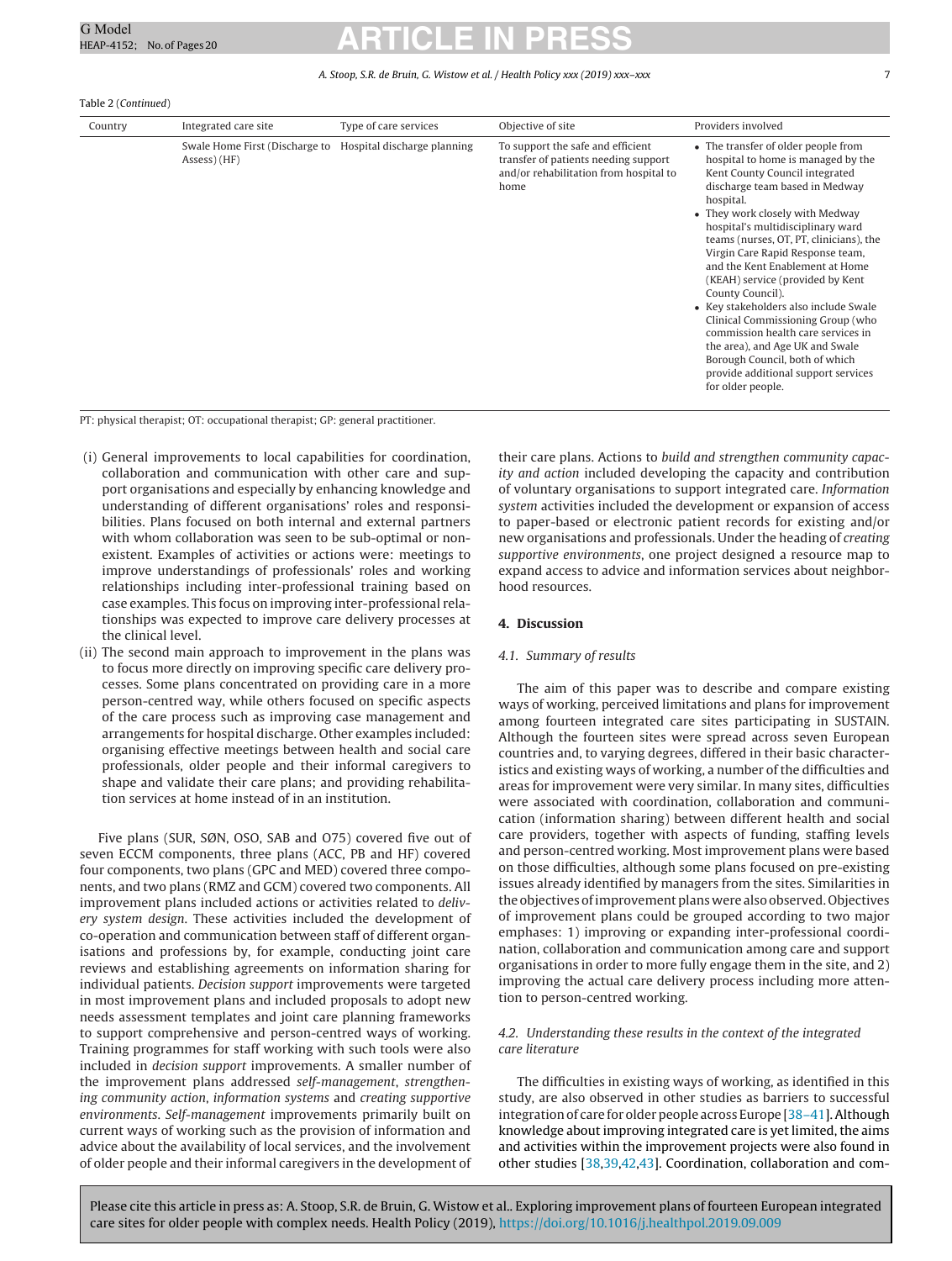| тарк э                                         |  |
|------------------------------------------------|--|
| Evicting wave of working of the integrated car |  |

| Integrated care<br>site                           | Self-management                                                                                                                                                                                                                                                                                                                                                       | Decision support                                                                                                                                                                                          | Delivery system design                                                                                                                                                                                                                                                                                                                                                         | Information systems | Build healthy public<br>policy                                                                                  | Create supportive<br>environments                                                                                                                                                                                                                                                                                                                                      | Build and strengthen<br>community capacity and<br>action                                                       |
|---------------------------------------------------|-----------------------------------------------------------------------------------------------------------------------------------------------------------------------------------------------------------------------------------------------------------------------------------------------------------------------------------------------------------------------|-----------------------------------------------------------------------------------------------------------------------------------------------------------------------------------------------------------|--------------------------------------------------------------------------------------------------------------------------------------------------------------------------------------------------------------------------------------------------------------------------------------------------------------------------------------------------------------------------------|---------------------|-----------------------------------------------------------------------------------------------------------------|------------------------------------------------------------------------------------------------------------------------------------------------------------------------------------------------------------------------------------------------------------------------------------------------------------------------------------------------------------------------|----------------------------------------------------------------------------------------------------------------|
| Gerontopsychiatric • Provision of<br>Centre (GPC) | information and<br>advice to older<br>people (dealing<br>with dementia,<br>relieving<br>caregiver<br>burden)                                                                                                                                                                                                                                                          | • Training about<br>dementia and advice<br>to external<br>stakeholders about<br>specific aspects of<br>practice within the site                                                                           | • Establishment of<br>multidisciplinary team<br>• Development of<br>internal care delivery<br>processes: needs<br>assessments, case<br>conferences, joint care<br>planning, referral to a<br>range of services<br>outside the team,<br>communication and<br>information exchange<br>between staff and<br>services outside the<br>team, older people and<br>informal caregivers | N/A                 | • Influence on<br>national/regional<br>health policies<br>through participation<br>in national working<br>group | • Referral to<br>organisations that<br>arrange provision of<br>support, equipment<br>and other enablement<br>services to older<br>people to live<br>independently and<br>safely in their own<br>homes                                                                                                                                                                  | • Collaboration with<br>community groups<br>including patient<br>advocacy organisation                         |
| Coordinated<br>Palliative Care<br>(CPC)           | • Engagement of<br>older people and<br>informal<br>caregivers in<br>care planning to<br>promote shared<br>decision making<br>• Provision of<br>information.<br>advice and<br>support to older<br>people and<br>informal<br>caregivers to<br>cover, for<br>example, the<br>terminal phase<br>of disease in<br>home<br>environments,<br>coping with<br>stress and grief | • Training of volunteers<br>about specific aspects<br>of practice within the<br>site<br>• Advice to external<br>stakeholders about<br>specific aspects of<br>practice within the site<br>$(24/7$ support) | • Establishment of<br>multidisciplinary<br>teams<br>• Development of<br>internal care delivery<br>processes: needs<br>assessments, support<br>and guidance to older<br>people and informal<br>caregivers in the<br>different domains of<br>life                                                                                                                                | N/A                 | • Influence on<br>national/regional<br>health policies<br>through participation<br>in national network          | • Provision of support,<br>equipment and other<br>enablement services to<br>older people to live<br>independently and<br>safely in own homes.<br>• Arranging home care<br>and support at<br>hospital discharge<br>• Performance of home<br>safety assessments to<br>evaluate safety and<br>appropriateness of<br>home environment at<br>point of hospital<br>discharge | • Collaboration with<br>community groups<br>including the hospice<br>association<br>coordinating<br>volunteers |
| Alutaguse Care<br>Centre (ACC)                    | N/A                                                                                                                                                                                                                                                                                                                                                                   | N/A                                                                                                                                                                                                       | • Establishment of<br>multidisciplinary team<br>• Development of<br>internal care delivery<br>processes: case<br>conferencing                                                                                                                                                                                                                                                  | N/A                 | N/A                                                                                                             | N/A                                                                                                                                                                                                                                                                                                                                                                    | N/A                                                                                                            |

integrated

 $\infty$ 

No. of Pages20

G Model

<sup>G Model</sup><br>HEAP-4152; No.of Pares20 A. Stoop, **ARTICLE IN PRESS** S.R. de Bruin, G. Wistow et al. / Health Policy xxx (2019)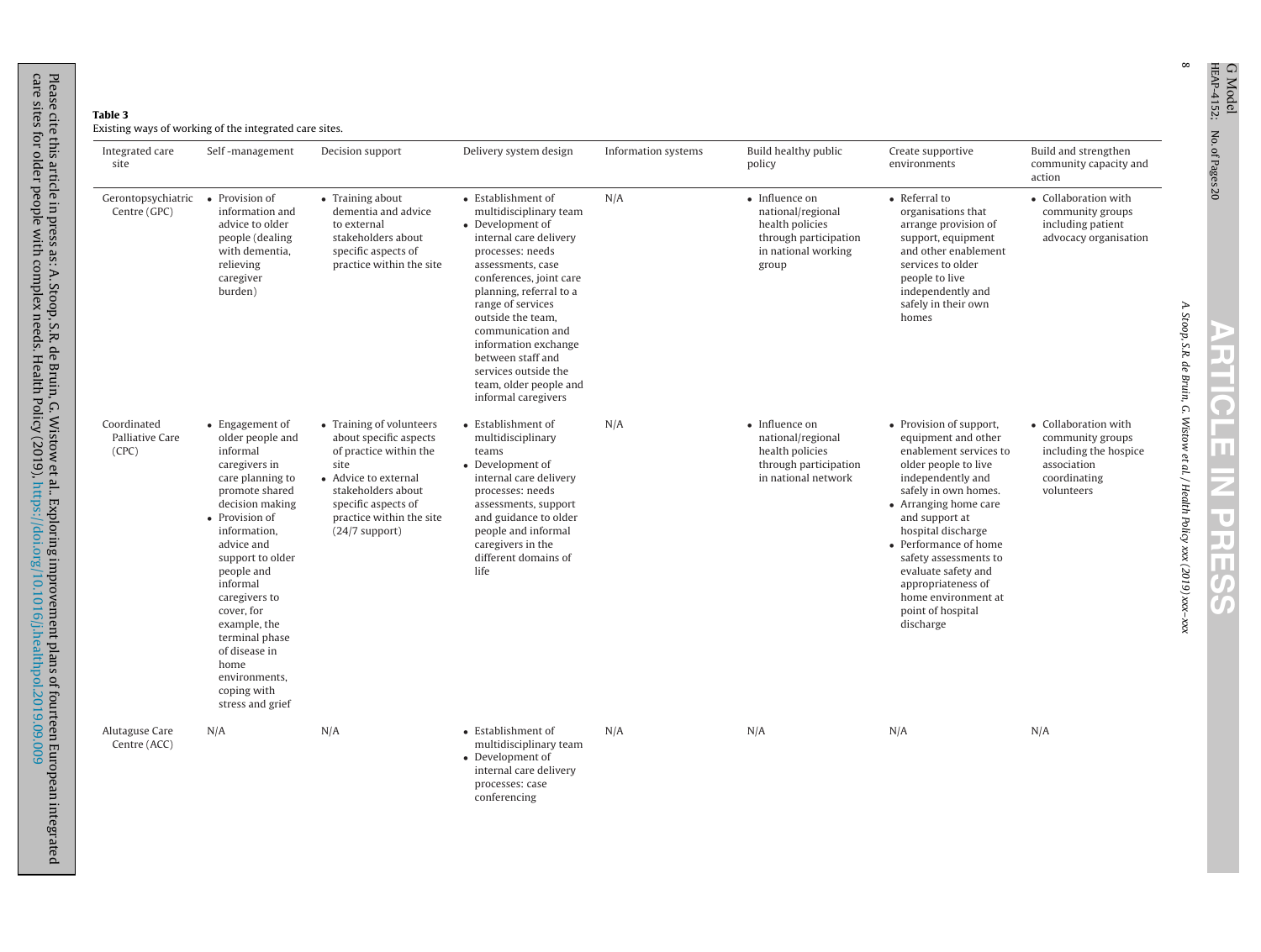| Table 3 (Continued) |
|---------------------|
|                     |

Please

care sites for older

cite this

article in press as: A. Stoop,

people

with

complex

needs.

Health

Policy

(2019),

S.R. de Bruin, G.

Wistow

et al..

Exploring

improvement

<https://doi.org/10.1016/j.healthpol.2019.09.009>

plans of

fourteen

European

integrated

| Integrated care<br>site                            | Self-management                                                                                                                                                               | Decision support                                                                                                                                                                                                                                                            | Delivery system design                                                                                                                                                                                                                      | Information systems                                                                                                                                              | Build healthy public<br>policy                                                                                                                           | Create supportive<br>environments                                                                                                                                                                            | Build and strengthen<br>community capacity and<br>action                                                                                                                                                                                                                   |
|----------------------------------------------------|-------------------------------------------------------------------------------------------------------------------------------------------------------------------------------|-----------------------------------------------------------------------------------------------------------------------------------------------------------------------------------------------------------------------------------------------------------------------------|---------------------------------------------------------------------------------------------------------------------------------------------------------------------------------------------------------------------------------------------|------------------------------------------------------------------------------------------------------------------------------------------------------------------|----------------------------------------------------------------------------------------------------------------------------------------------------------|--------------------------------------------------------------------------------------------------------------------------------------------------------------------------------------------------------------|----------------------------------------------------------------------------------------------------------------------------------------------------------------------------------------------------------------------------------------------------------------------------|
| Medendi (MED)                                      | N/A                                                                                                                                                                           | N/A                                                                                                                                                                                                                                                                         | • Development of<br>internal care delivery<br>processes:<br>communication and<br>information exchange<br>between staff and<br>services outside the<br>team                                                                                  | N/A                                                                                                                                                              | N/A                                                                                                                                                      | N/A                                                                                                                                                                                                          | N/A                                                                                                                                                                                                                                                                        |
| <b>KV RegioMed</b><br>Zentrum<br>Templin (RMZ)     | • Provision of<br>prevention and<br>rehabilitation<br>services which<br>directly reinforce<br>capabilities for<br>living<br>independently at<br>home                          | N/A                                                                                                                                                                                                                                                                         | • Establishment of<br>multidisciplinary team<br>• Development of<br>internal care delivery<br>processes: joint care<br>planning, case<br>management                                                                                         | N/A                                                                                                                                                              | N/A                                                                                                                                                      | • Provision of support,<br>equipment and other<br>enablement services to<br>older people to live<br>independently and<br>safely in own homes                                                                 | • Collaboration with<br>local authorities to<br>make GPs in region<br>aware of integrated<br>care project and what<br>it offers locally                                                                                                                                    |
| Pflegewerk Berlin<br>(PB)                          | N/A                                                                                                                                                                           | N/A                                                                                                                                                                                                                                                                         | • Development of<br>internal (care delivery)<br>processes: individual<br>staff members provide<br>care and treatment to<br>older people<br>prescribed by staff and<br>services outside the<br>team                                          | N/A                                                                                                                                                              | N/A                                                                                                                                                      | • Location of<br>accommodation for<br>older people in<br>apartment building,<br>close to transport<br>services and served by<br>range of support<br>services and social<br>activities                        | • Collaboration with<br>community groups to<br>enable older people to<br>access services offered<br>by local groups<br>including volunteers<br>supporting activities of<br>daily living and social<br>activities                                                           |
| Surnadal Holistic<br>Patient Care at<br>Home (SUR) | • Engagement of<br>older people in<br>care planning to<br>promote shared<br>decision making<br>informed by<br>their own views<br>about needs and<br>goals/desired<br>outcomes | • Detailed checklists as<br>guides for project staff<br>about providing<br>comprehensive care,<br>systematically<br>monitoring the health<br>status and care needs<br>• Training of and advice<br>to project staff about<br>specific aspects of<br>practice within the site | • Development of<br>internal (care delivery)<br>processes:<br>communication and<br>information exchange<br>by individual staff<br>members and between<br>staff and services<br>outside the team,<br>needs assessments,<br>care coordination | • Electronic messaging<br>system for<br>communication<br>between professionals<br>and organisations<br>though not necessarily<br>including all those<br>involved | • Influence on<br>national/regional<br>policies through<br>providing examples of<br>good practice<br>developing during<br>course of project<br>operation | • Performance of home<br>safety assessments to<br>evaluate safety and<br>appropriateness of<br>home environment<br>• Part subsidy of<br>transport costs for<br>health care services<br>and social activities | • Collaboration with<br>community groups to<br>enable older people to<br>access services offered<br>by local groups<br>including churches<br>providing palliative<br>and end-of-life care,<br>Red Cross supporting<br>social activities and<br>the Dementia<br>Association |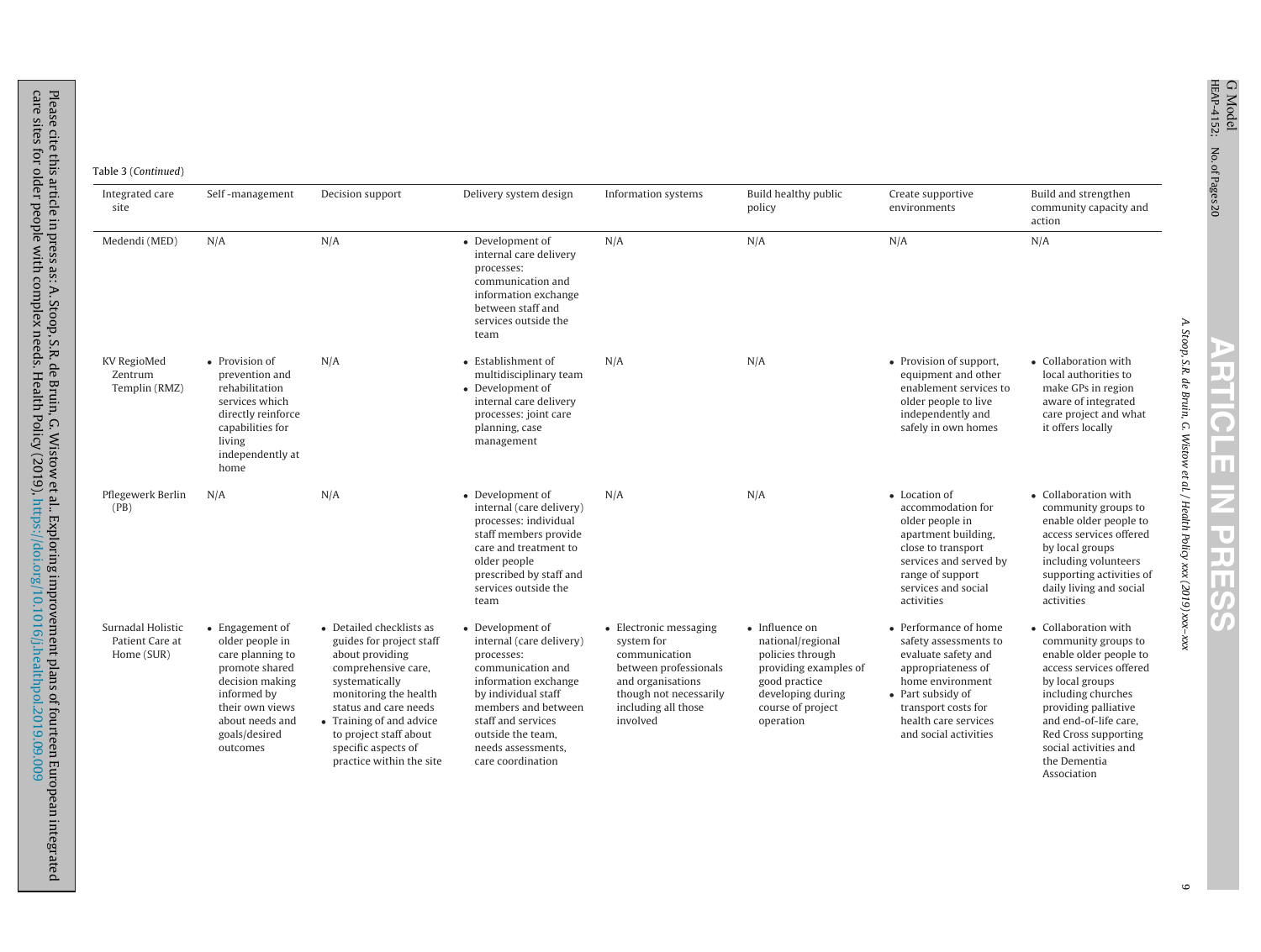| Integrated care<br>site                                                                                         | Self-management                                                                                                                                                                                                                                                                                                                                                                                                      | Decision support                                                                                                                                                                                           | Delivery system design                                                                                                                                                                                                                                                                    | Information systems                                                                                                                                                                                                              | Build healthy public<br>policy                                                                                                                                                            | Create supportive<br>environments                                                                                                                                                                                                                                                                                                                           | Build and strengthen<br>community capacity and<br>action                                                                                                                                 |
|-----------------------------------------------------------------------------------------------------------------|----------------------------------------------------------------------------------------------------------------------------------------------------------------------------------------------------------------------------------------------------------------------------------------------------------------------------------------------------------------------------------------------------------------------|------------------------------------------------------------------------------------------------------------------------------------------------------------------------------------------------------------|-------------------------------------------------------------------------------------------------------------------------------------------------------------------------------------------------------------------------------------------------------------------------------------------|----------------------------------------------------------------------------------------------------------------------------------------------------------------------------------------------------------------------------------|-------------------------------------------------------------------------------------------------------------------------------------------------------------------------------------------|-------------------------------------------------------------------------------------------------------------------------------------------------------------------------------------------------------------------------------------------------------------------------------------------------------------------------------------------------------------|------------------------------------------------------------------------------------------------------------------------------------------------------------------------------------------|
| Søndre<br>Nordstrand<br>Everyday<br>Mastery<br>Training (SØN)                                                   | • Provision of<br>rehabilitation<br>services which<br>directly reinforce<br>capabilities for<br>living<br>independently at<br>home<br>• Provision of<br>training to<br>promote skills<br>and confidence<br>to live<br>independently<br>• Engagement of<br>older people in<br>care planning to<br>promote shared<br>decision making<br>informed by<br>their own views<br>about needs and<br>goals/desired<br>outcomes | Training of project staff<br>about specific aspects of<br>practice within the site<br>such as the conduct of<br>needs assessments                                                                          | • Establishment of<br>multidisciplinary team<br>• Development of<br>internal care delivery<br>processes: needs<br>assessments, joint care<br>planning,<br>communication and<br>information exchange<br>between by individual<br>staff members<br>$\bullet$ Rehabilitative care at<br>home | • Electronic patient<br>record system and<br>electronic messaging<br>system for<br>communication<br>between professionals<br>and organisations<br>though not necessarily<br>all those involved                                   | • Influence on<br>national/regional<br>policies through status<br>as pilot project                                                                                                        | • Performance of home<br>safety assessments to<br>evaluate safety and<br>appropriateness of<br>home environment<br>• Provision of support,<br>equipment and other<br>enablement services to<br>older people to live<br>independently and<br>safely in own homes<br>• Part subsidy of<br>transport costs to<br>health care services<br>and social activities | • Collaboration with<br>community groups to<br>enable older people to<br>access services offered<br>by local groups<br>including the Red<br>Cross and senior<br>centres                  |
| Osona<br>Programme for<br>Severe Chronic<br>Patients/<br>Advanced<br>chronic<br>disease/<br>Geriatrics<br>(OSO) | Provision of advice<br>to older people<br>about medication<br>adherence.<br>maintaining<br>independence and<br>safety issues                                                                                                                                                                                                                                                                                         | • Training of project<br>staff about specific<br>aspects of practice<br>within the site such as<br>talking about end of<br>life and palliative care,<br>and providing advice<br>on medication<br>adherence | • Development of<br>internal care delivery<br>processes:<br>communication and<br>information exchange<br>between individual<br>staff members                                                                                                                                              | • Separate IT systems for<br>health and social care<br>professionals<br>• Electronic patient<br>record system for<br>communication<br>between professionals<br>and organisations<br>though not necessarily<br>all those involved | • Influence on<br>national/regional<br>policies through status<br>as pioneer project,<br>together with<br>examples of good<br>practice developed<br>during course of<br>project operation | • Performance of home<br>safety assessments to<br>evaluate safety and<br>appropriateness of<br>home environment<br>• Provision of advice to<br>older people to live<br>independently and<br>safely in own homes<br>including safety advice<br>and medication<br>adherence                                                                                   | N/A                                                                                                                                                                                      |
| North Sabadell<br>social and<br>health care<br>integration<br>(SAB)                                             | • Provision of<br>information to<br>older people<br>about the<br>availability of<br>health and social<br>services                                                                                                                                                                                                                                                                                                    | N/A                                                                                                                                                                                                        | • Individual staff<br>members work in<br>same building<br>• Development of<br>internal care delivery<br>processes:<br>communication and<br>information exchange<br>between individual<br>members of staff                                                                                 | • Separate IT systems for<br>health and social care<br>professionals<br>• Electronic patient<br>record system for<br>communication<br>between professionals<br>and organisations<br>though not necessarily<br>all those involved | • Influence on<br>national/regional<br>policies through status<br>as pioneer project,<br>together with<br>examples of good<br>practice developed<br>during course of<br>project operation | • Performance of home<br>safety assessments to<br>evaluate safety and<br>appropriateness of<br>home environment                                                                                                                                                                                                                                             | • Collaboration with<br>community groups to<br>enable older people to<br>access services offered<br>by local groups<br>including municipal<br>services providing<br>community activities |

care

European

integrated

 $\overline{\mathsf{o}}$ 

G Model

<sup>G Model</sup><br>HEAP-4152; No.of Pares20 No. of Pages20

A. Stoop, **ARTICLE IN PRESS** S.R. de Bruin, G. Wistow et al. / Health Policy xxx (2019)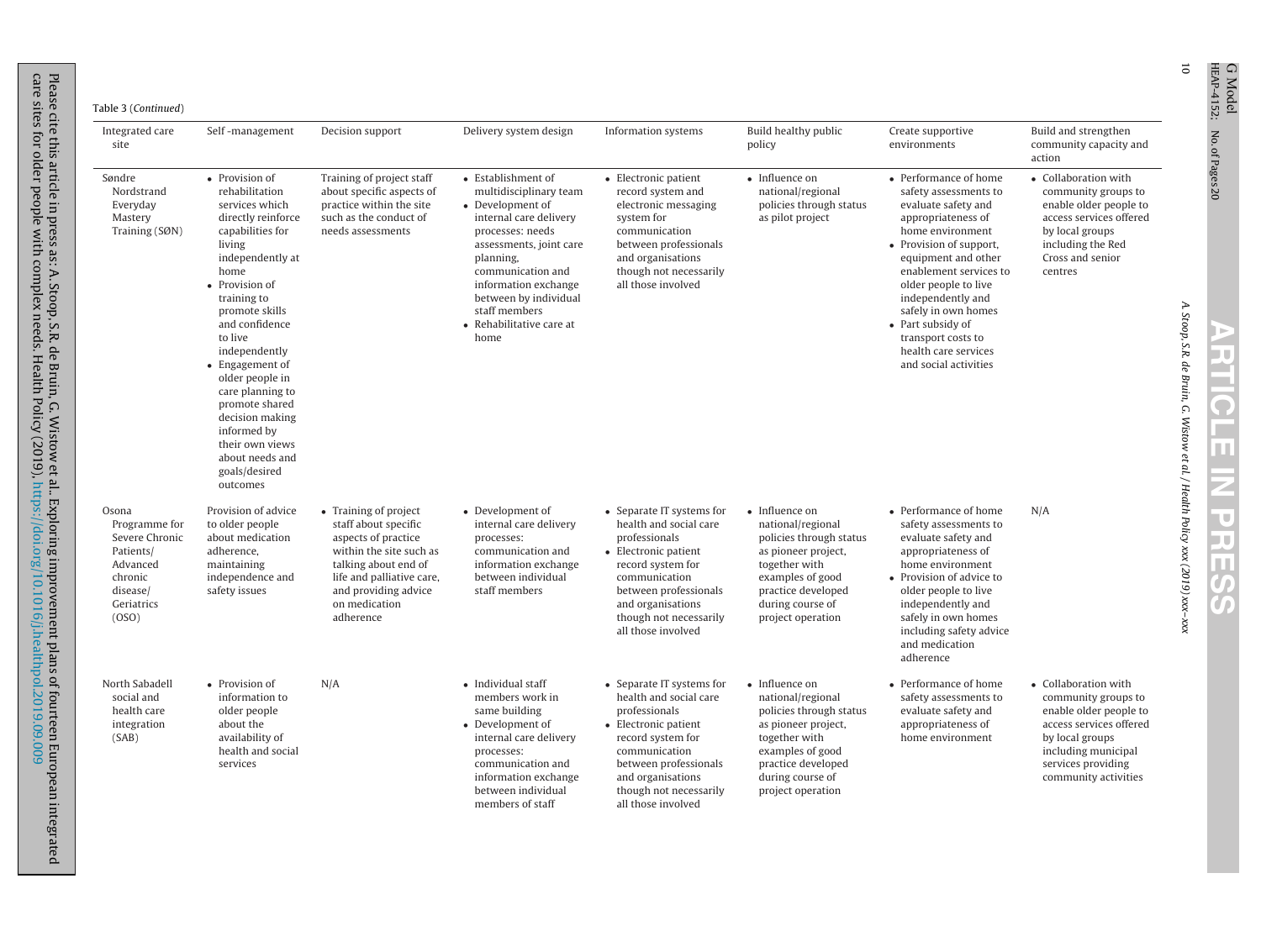| Integrated care<br>site                             | Self-management                                                                                                                                                                                             | Decision support                                                                                                                                                                                                                                | Delivery system design                                                                                                                                                                                                                                                                                                            | Information systems                                                                                                  | Build healthy public<br>policy | Create supportive<br>environments                                                                                                             | Build and strengthen<br>community capacity and<br>action                                                                                                                                      |
|-----------------------------------------------------|-------------------------------------------------------------------------------------------------------------------------------------------------------------------------------------------------------------|-------------------------------------------------------------------------------------------------------------------------------------------------------------------------------------------------------------------------------------------------|-----------------------------------------------------------------------------------------------------------------------------------------------------------------------------------------------------------------------------------------------------------------------------------------------------------------------------------|----------------------------------------------------------------------------------------------------------------------|--------------------------------|-----------------------------------------------------------------------------------------------------------------------------------------------|-----------------------------------------------------------------------------------------------------------------------------------------------------------------------------------------------|
| West-Friesland<br>Geriatric Care<br>Model (GCM)     | • Engagement of<br>older people in<br>care planning to<br>promote shared<br>decision making<br>informed by<br>their own views<br>about needs and<br>goals/desired<br>outcomes                               | • Training of and advice<br>to project staff about<br>specific aspects of<br>practice within the site<br>such as conducting<br>needs assessments<br>using the RAI<br>assessment<br>instrument and case<br>conferencing in<br>complex situations | • Establishment of<br>multidisciplinary team<br>• Development of<br>internal care delivery<br>processes: needs<br>assessments, joint care<br>planning, care<br>coordination, case<br>conferencing in cases<br>with complex needs                                                                                                  | • Needs assessments<br>and care plans shared<br>electronically between<br>limited range of staff<br>working with RAI | N/A                            | • Performance of home<br>safety assessments to<br>evaluate safety and<br>appropriateness of<br>home environment<br>during needs<br>assessment | N/A                                                                                                                                                                                           |
| Walcheren<br><b>Integrated Care</b><br>Model (WICM) | • Engagement of<br>older people and<br>informal<br>caregivers in<br>care planning to<br>promote shared<br>decision making<br>informed by<br>their own views<br>about needs and<br>goals/desired<br>outcomes | N/A                                                                                                                                                                                                                                             | • Development of<br>internal care delivery<br>processes: frailty<br>screening, needs<br>assessment, joint care<br>planning, case<br>conferences, care<br>coordination,<br>communication and<br>information exchange<br>between staff and<br>services outside the<br>team, referrals to a<br>range of services<br>outside the team | N/A                                                                                                                  | N/A                            | N/A                                                                                                                                           | N/A                                                                                                                                                                                           |
| Sandgate Road<br>Over 75 Service<br>(075)           | • Provision of<br>information and<br>advice to older<br>people about<br>medication<br>adherence and<br>self-<br>management                                                                                  | N/A                                                                                                                                                                                                                                             | • Development of<br>internal care delivery<br>processes:<br>communication and<br>information exchange<br>between staff and<br>services outside the<br>team, referrals to a<br>range of services<br>outside the team                                                                                                               | N/A                                                                                                                  | N/A                            | N/A                                                                                                                                           | N/A                                                                                                                                                                                           |
| Swale Home First<br>(Discharge to<br>Assess) (HF)   | • Provision of<br>support to<br>promote skills<br>and confidence<br>to live<br>independently                                                                                                                | N/A                                                                                                                                                                                                                                             | • Establishment of<br>multidisciplinary<br>hospital team and<br>integrated discharge<br>team<br>• Development of<br>internal care delivery<br>processes: referrals to<br>integrated discharge<br>team, needs<br>assessments on ward,<br>referrals to involved<br>organisations                                                    | • Separate IT systems for<br>health and social care<br>professionals                                                 | N/A                            | • Provision of support,<br>equipment and other<br>enablement services to<br>older people to live<br>independently and<br>safely in own homes  | • Collaboration with<br>community groups to<br>enable older people to<br>access services offered<br>by local groups<br>including voluntary<br>organisations<br>providing practical<br>support |

in press as: A. Stoop,

with

complex

A. Stoop, S.R. de

h p

**RTICLE** 

۰

N<br>PRESS

Bruin, G. Wistow et al. / Health

Policy xxx (2019)

xxx–xxx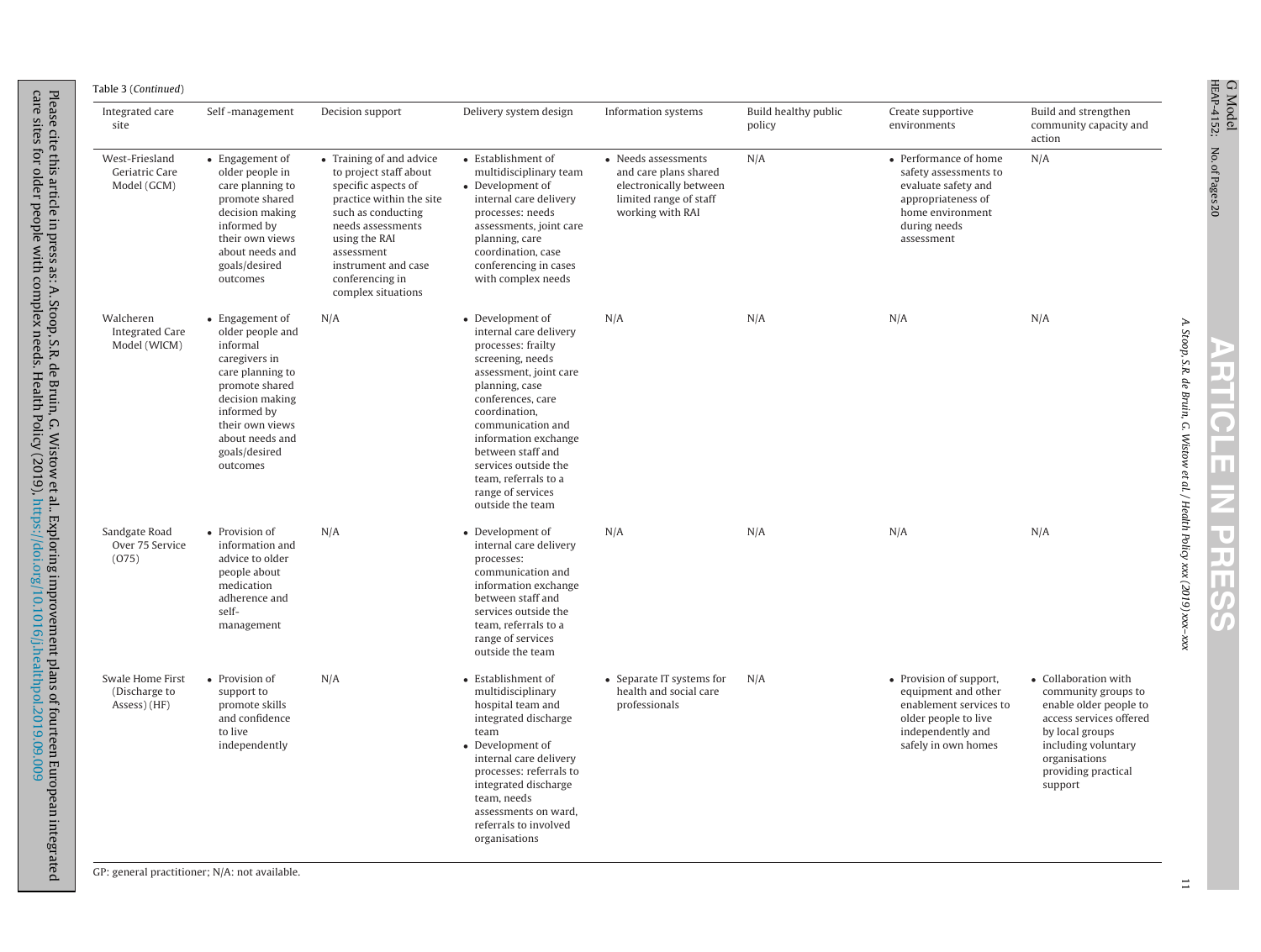### **Table 4**

12 A. Stoop, S.R. de Bruin, G. Wistow et al. / Health Policy xxx (2019) xxx–xxx

### Perceived difficulties in the existing ways of working of the integrated care sites.

| Coordination and collaboration                                                                                                                                                                                                                                                                                                                                                                                                                                                                                                                                                                                                                                                                                                                                                                                                                                                                                                                                                                                                                    | Communication and<br>information                                                                                                                                                                                                                                                                                                                                                                                                                                                                                                                                                | Resources and support                                                                                                                                                                                                                                                                                                                                                                                                                                                                                                                                                                                                                                                                                                 | Competences, motivation, and<br>workload professionals                                                                                                                                                                                                                         | Person-centred working                                                                                                                                                                                                                                                                                                                                                                                                                                                                                                                                                                                                                                                                                                                                                                                   |
|---------------------------------------------------------------------------------------------------------------------------------------------------------------------------------------------------------------------------------------------------------------------------------------------------------------------------------------------------------------------------------------------------------------------------------------------------------------------------------------------------------------------------------------------------------------------------------------------------------------------------------------------------------------------------------------------------------------------------------------------------------------------------------------------------------------------------------------------------------------------------------------------------------------------------------------------------------------------------------------------------------------------------------------------------|---------------------------------------------------------------------------------------------------------------------------------------------------------------------------------------------------------------------------------------------------------------------------------------------------------------------------------------------------------------------------------------------------------------------------------------------------------------------------------------------------------------------------------------------------------------------------------|-----------------------------------------------------------------------------------------------------------------------------------------------------------------------------------------------------------------------------------------------------------------------------------------------------------------------------------------------------------------------------------------------------------------------------------------------------------------------------------------------------------------------------------------------------------------------------------------------------------------------------------------------------------------------------------------------------------------------|--------------------------------------------------------------------------------------------------------------------------------------------------------------------------------------------------------------------------------------------------------------------------------|----------------------------------------------------------------------------------------------------------------------------------------------------------------------------------------------------------------------------------------------------------------------------------------------------------------------------------------------------------------------------------------------------------------------------------------------------------------------------------------------------------------------------------------------------------------------------------------------------------------------------------------------------------------------------------------------------------------------------------------------------------------------------------------------------------|
| • Lack of coordination and<br>integration of services,<br>fragmentation of services,<br>and competition between<br>different health and social<br>care providers<br>• Lack of formal and<br>sustainable agreements of<br>collaboration with different<br>health and social care<br>providers<br>• Lack of continuity of services<br>across different sectors<br>• Weak collaboration with<br>regional health insurers and<br>local governments<br>• Inability to hire or involve<br>specialists from outside the<br>integrated care site<br>• Poorly attended periodic<br>multidisciplinary meetings<br>• Lack of clearly defined and<br>allocated roles and<br>responsibilities of health and<br>social care professionals<br>involved<br>• Lack of knowledge of and<br>trust in one another's<br>expertise<br>• Unfamiliarity with one<br>another's care and support<br>services<br>• Duplication of services and<br>needs assessments<br>• Lack of and unilateral<br>leadership<br>• Insufficient alignment<br>between staff and<br>management | • Lack of communication /bad<br>information flow/conflicts<br>between professionals<br>within one organisation or<br>team<br>• Lack of communication and<br>information sharing across<br>care providers, in part due to<br>limitations of care planning<br>instrument used<br>• Lack of shared or compatible<br>IT system between health<br>and social care organisations<br>• Lack of follow-up<br>information on service user<br>after discharge from service<br>• Lack of information about<br>site's performance due to<br>lack of systematic<br>assessment and monitoring | $\bullet$ Inadequate and/or<br>unsustainable financial<br>resources<br>• Lack of funding for<br>improvements to IT<br>infrastructure<br>• Inadequate staffing levels<br>• High staff turn-over<br>• Inadequate staff hours,<br>resulting in lack of time for<br>training, communication<br>with service users etc.<br>• Fragmentation of budgets<br>resulting in weak<br>collaboration with other<br>health and social care<br>providers<br>• Unsupportive regional legal<br>framework, hindering<br>cross-sector joint efforts<br>between local social<br>services, health and other<br>institutions<br>• Unclear national policies<br>regarding municipal health<br>services<br>• Non-supportive national<br>policy | • Lack of training and<br>education opportunities for<br>staff about, for example,<br>shared-decision-making and<br>user empowerment<br>• Weak learning culture<br>among staff<br>• Weak staff motivation<br>• Heavy workload of staff<br>• Lack of acknowledgment of<br>staff | • Lack of coordinated,<br>systematic and<br>person-centred needs<br>assessment and joint care<br>planning<br>• Insufficient involvement of<br>users and informal<br>caregivers in the care<br>process (e.g. lack of shared<br>decision-making)<br>• Difficulties in tailoring<br>services to the needs and<br>wishes of the older person<br>• Limited time to<br>communicate with service<br>users<br>• Inadequate information<br>provision about available<br>services towards older<br>people and their informal<br>caregivers<br>• Lack of informal caregiver<br>support (respite care)<br>• Lack of mobility and<br>transportation<br>opportunities, resulting in<br>poor access to health and<br>social care services<br>• Insufficient attention to<br>topics related to safety of<br>older people |

munication and person-centred working were recognised in the fourteen sites participating in SUSTAIN as frequent shortcomings in their existing ways of working as well as constituting priority themes in most of the improvement plans. In contrast, limited (financial) resources and staff shortages, though frequently mentioned as important difficulties, were not explicitly addressed in the improvement plans. Such issues are more generally within the remit and influence of "higher level" policy-makers and decisionmakers than staff of local projects [41,44,45]. The improvement plans' focus on improving person-centred care and better communication and collaborative practice between local stakeholders can, therefore, be considered consistent with their day-to-day experiences of delivering care and the improvement routes open to personnel at their level. Knowledge about the impact of sufficient (financial) resources or lack of (financial) resources on the objectives and content of improvement plans is still limited. Also in our research proposal, financial data or information about funding for integrated working to gain this insight was not included. We suggest it might be a priority for future research on improving integrated care [46–49].

The need for improved coordination, collaboration and communication, are also important themes in earlier studies on integrated care [38,39,50]. As observed in this and earlier studies, working towards good inter-professional collaboration requires knowledge, understanding and communication about one another's roles, responsibilities and expertise [38,39,50]. The joint development of care plans and the opportunities for more frequent communication

provided by multidisciplinary meetings can be necessary building blocks for improving collaboration [51]. There is also evidence from other studies, as from this one, highlighting the importance of sharing personal data about individuals' health and wellbeing, and the development of joint care plans across organisational and professional boundaries [52,53]. In this context, shared data systems or other IT strategies may support communication and patient information exchange [38,51]. In the SUSTAIN sites, however, data sharing and communication were impeded, as in other programmes, by incompatibilities between IT systems together with data-protection and privacy concerns. Overcoming these challenges has been found to be difficult in earlier studies [38,50]. However, increasing attention to digital solutions in care may generate more technical options and support for shared data systems and other information technology that enable communication and knowledge transfer in integrated care. Policy-makers should therefore concentrate on technological infrastructures that enable seamless data sharing together with robust data protection and that can be operated through inter-operable (national) digital systems to support well-coordinated integrated care systems.

Actions and activities related to the ECCM components delivery system design, decision support and self-management were most frequently found in the improvement plans. To the best of our knowledge, no other studies used the ECCM to describe ways of working of integrated care programmes and the content of improvement plans. Other studies in which CCM components were used to describe such programmes also primarily included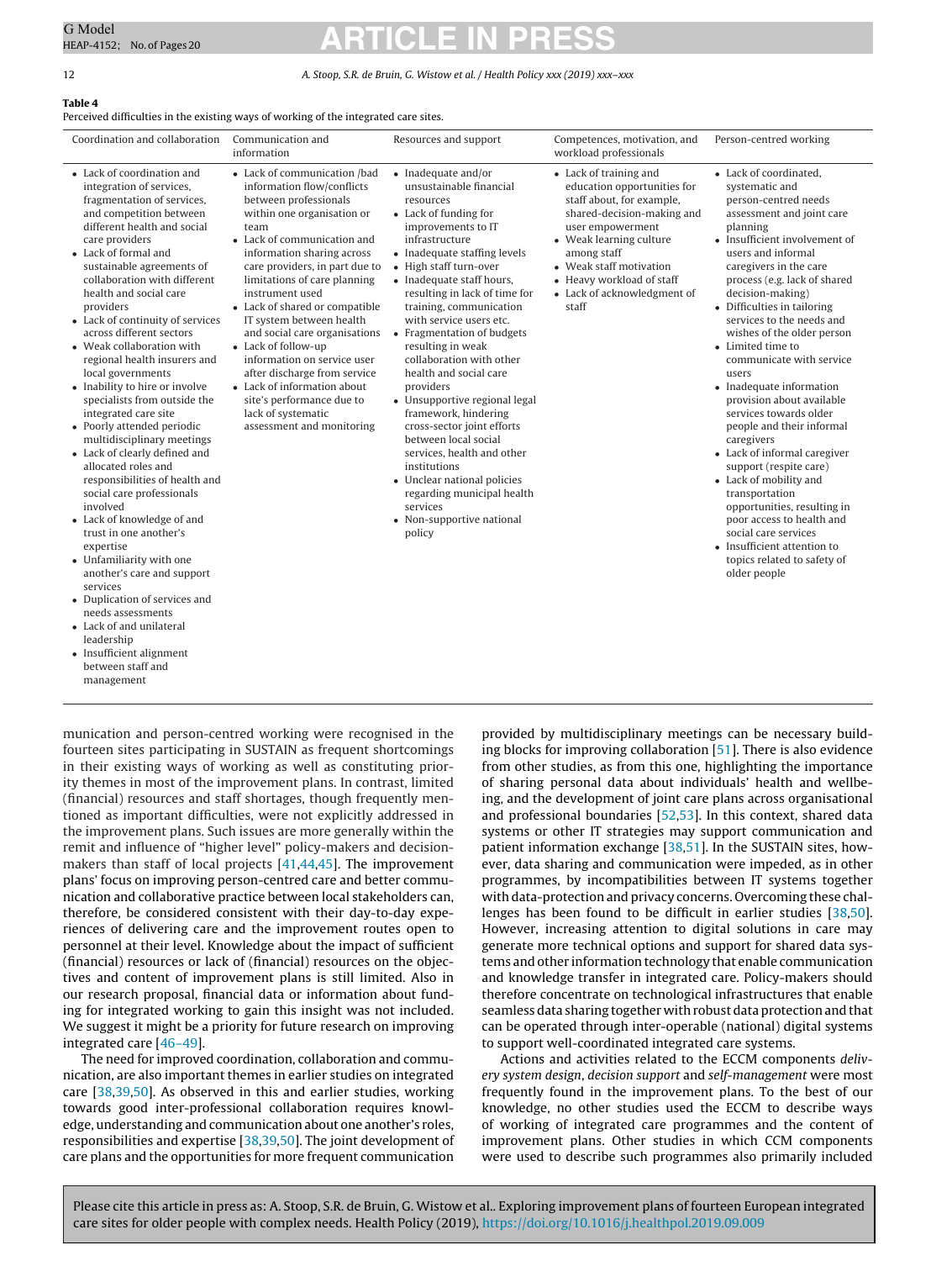| Table 5                                          |  |  |  |
|--------------------------------------------------|--|--|--|
| Improvements plans of the integrated care sites. |  |  |  |

| Site                                                 | Objective<br>improvement project                                                                                                                                                              | Self-management                                                                                                                                                                                                                                                                                                                                                                                   | Decision support                                                                                                                                                                                                                                                                                                                                                                                       | Delivery system<br>design                                                                                                                                                                                                                                                                                                                                 | Information systems                                                                                                                   | Build healthy public<br>policy | Create supportive<br>environments | Strengthen<br>community action |
|------------------------------------------------------|-----------------------------------------------------------------------------------------------------------------------------------------------------------------------------------------------|---------------------------------------------------------------------------------------------------------------------------------------------------------------------------------------------------------------------------------------------------------------------------------------------------------------------------------------------------------------------------------------------------|--------------------------------------------------------------------------------------------------------------------------------------------------------------------------------------------------------------------------------------------------------------------------------------------------------------------------------------------------------------------------------------------------------|-----------------------------------------------------------------------------------------------------------------------------------------------------------------------------------------------------------------------------------------------------------------------------------------------------------------------------------------------------------|---------------------------------------------------------------------------------------------------------------------------------------|--------------------------------|-----------------------------------|--------------------------------|
| Gerontopsychiatric Centre (GPC) To improve detection | of dementia cases and<br>improve case- and<br>discharge<br>management of<br>hospitalised people<br>identified with a<br>cognitive disorder                                                    | • Provision of<br>information about<br>suspicion of<br>dementia and<br>availability of local<br>services to support<br>early diagnosis,<br>early intervention<br>and prevention                                                                                                                                                                                                                   | • Information/<br>training<br>programmes for<br>external<br>stakeholders<br>including hospital<br>staff                                                                                                                                                                                                                                                                                                | • Development of<br>cooperation and<br>communication<br>between staff of<br>different<br>organisations and<br>professions by<br>extending<br>collaboration with<br>hospitals,<br>collaboratively<br>identified and<br>provided support<br>for people identified<br>with a cognitive<br>disorder,<br>collaboration<br>agreements on<br>sharing information | N/A                                                                                                                                   | N/A                            | N/A                               | N/A                            |
| Alutaguse Care<br>Centre (ACC)                       | To develop a<br>person-centred way of<br>working by engaging<br>older people, informal<br>caregivers and<br>multidisciplinary<br>team in process of<br>defining goal-directed<br>nursing plan | • Development of<br>needs assessment<br>template<br>incorporating<br>user-defined needs,<br>preferences and<br>goals to empower<br>user decision<br>making in care<br>planning processes<br>• Involvement of<br>users and informal<br>caregivers in<br>development,<br>implementation<br>and evaluation of<br>care plans,<br>including<br>development of<br>priorities and goals<br>in joint plan | • Adoption of new<br>needs assessment<br>template and joint<br>care planning<br>framework to<br>support harmonised<br>and person-centred<br>ways of working<br>• Comprehensive,<br>multidisciplinary<br>staff training<br>programme in<br>person-centred<br>working using new<br>assessment and care<br>planning processes,<br>and working with<br>new template for<br>assessment and<br>care planning | • Development of<br>cooperation and<br>communication<br>between staff of<br>different<br>organisations and<br>professions by joint<br>needs assessments,<br>joint care planning,<br>joint care reviews                                                                                                                                                    | • Development of<br>local information<br>system for file<br>storing and data<br>exchange to which<br>all professionals<br>have access | N/A                            | N/A                               | N/A                            |

No. of Pages20

G Model

**G Model**<br>HEAP-4152; No.of Pares20<br>HEAPESS  $\mathbf{E}% _{0}\left( t\right)$ **RTICLE IN PRESS** 

A. Stoop, S.R. de

Bruin, G. Wistow et al. / Health

Policy xxx (2019)

xxx–xxx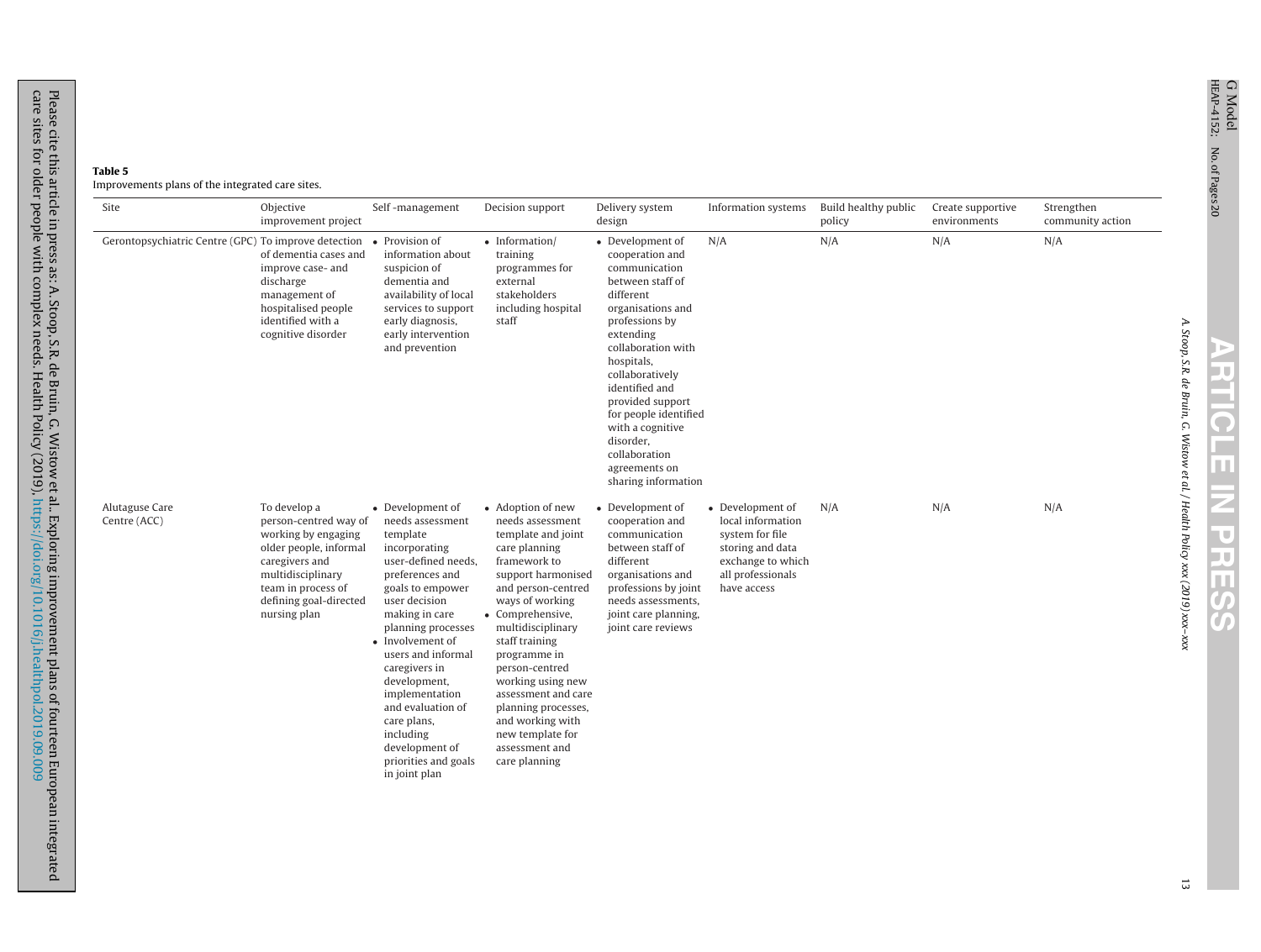Please

care sites for older

cite this

article in press as: A. Stoop,

people

with

complex

needs.

Health

Policy

(2019),

S.R. de Bruin, G.

Wistow

 $\mathbf{e}$ al..

Exploring

improvement

<https://doi.org/10.1016/j.healthpol.2019.09.009>

plans of

fourteen

European

integrated

| Site                                    | Objective<br>improvement project                                                                                                                                                                                                                                                                                        | Self-management                                                                                                                                                                                                | Decision support                                                                                                                                                                                                                                                                                                                  | Delivery system<br>design                                                                                                                                                                                                                                                                                                                                                                                            | Information systems | Build healthy public<br>policy | Create supportive<br>environments | Strengthen<br>community action                                                                                                                                                                                                                                                                                                                                                            |
|-----------------------------------------|-------------------------------------------------------------------------------------------------------------------------------------------------------------------------------------------------------------------------------------------------------------------------------------------------------------------------|----------------------------------------------------------------------------------------------------------------------------------------------------------------------------------------------------------------|-----------------------------------------------------------------------------------------------------------------------------------------------------------------------------------------------------------------------------------------------------------------------------------------------------------------------------------|----------------------------------------------------------------------------------------------------------------------------------------------------------------------------------------------------------------------------------------------------------------------------------------------------------------------------------------------------------------------------------------------------------------------|---------------------|--------------------------------|-----------------------------------|-------------------------------------------------------------------------------------------------------------------------------------------------------------------------------------------------------------------------------------------------------------------------------------------------------------------------------------------------------------------------------------------|
| Medendi (MED)                           | To increase the<br>engagement of older<br>people, informal<br>caregivers and<br>different professionals<br>in development of<br>joint care plan; and to<br>support information<br>exchange on older<br>people's situation,<br>needs and objectives<br>between older people,<br>informal caregivers<br>and professionals | • Involvement of<br>users in<br>development of care<br>plans, including<br>development of<br>priorities and goals<br>in joint plan<br>• Provision of<br>information about<br>availability of local<br>services | • Adoption of new<br>needs assessment<br>template and joint<br>care planning<br>framework to<br>support<br>comprehensive and<br>person centred<br>ways of working<br>• Comprehensive,<br>multidisciplinary,<br>staff training<br>programme in<br>person-centred<br>working using new<br>assessment and care<br>planning processes | • Development of<br>cooperation and<br>communication<br>between staff of<br>different<br>organisations and<br>professions by joint<br>care planning,<br>collaboration<br>agreements on<br>sharing information<br>from assessments,<br>collaboratively<br>provided care                                                                                                                                               | N/A                 | N/A                            | N/A                               | N/A                                                                                                                                                                                                                                                                                                                                                                                       |
| KV RegioMed<br>Zentrum<br>Templin (RMZ) | To enable people with<br>care needs, including<br>those who completed<br>the complex therapy<br>programme, to receive<br>the right services by<br>providing information<br>and advice on<br>available care and<br>support services                                                                                      | N/A                                                                                                                                                                                                            | N/A                                                                                                                                                                                                                                                                                                                               | • Co-location of staff<br>from many<br>disciplines in a<br>coordination and<br>consulting service<br>centre providing<br>case management,<br>expert consultancy<br>and discharge-<br>management<br>• Development of<br>cooperation and<br>communication<br>between staff of<br>different<br>organisations and<br>professions by:<br>regular meetings;<br>collaboratively<br>provided care; and<br>joint care reviews | N/A                 | N/A                            | N/A                               | • Service centre as<br>hub site to provide<br>single point of<br>access to services<br>and advice<br>• Development of<br>broad support<br>network in the<br>community<br>comprising<br>municipality,<br>seniors council,<br>social and home<br>health<br>organisations,<br>therapist practices<br>and volunteer<br>organisations, to<br>promote the service<br>to people in the<br>region |

No. of Pages20

G Model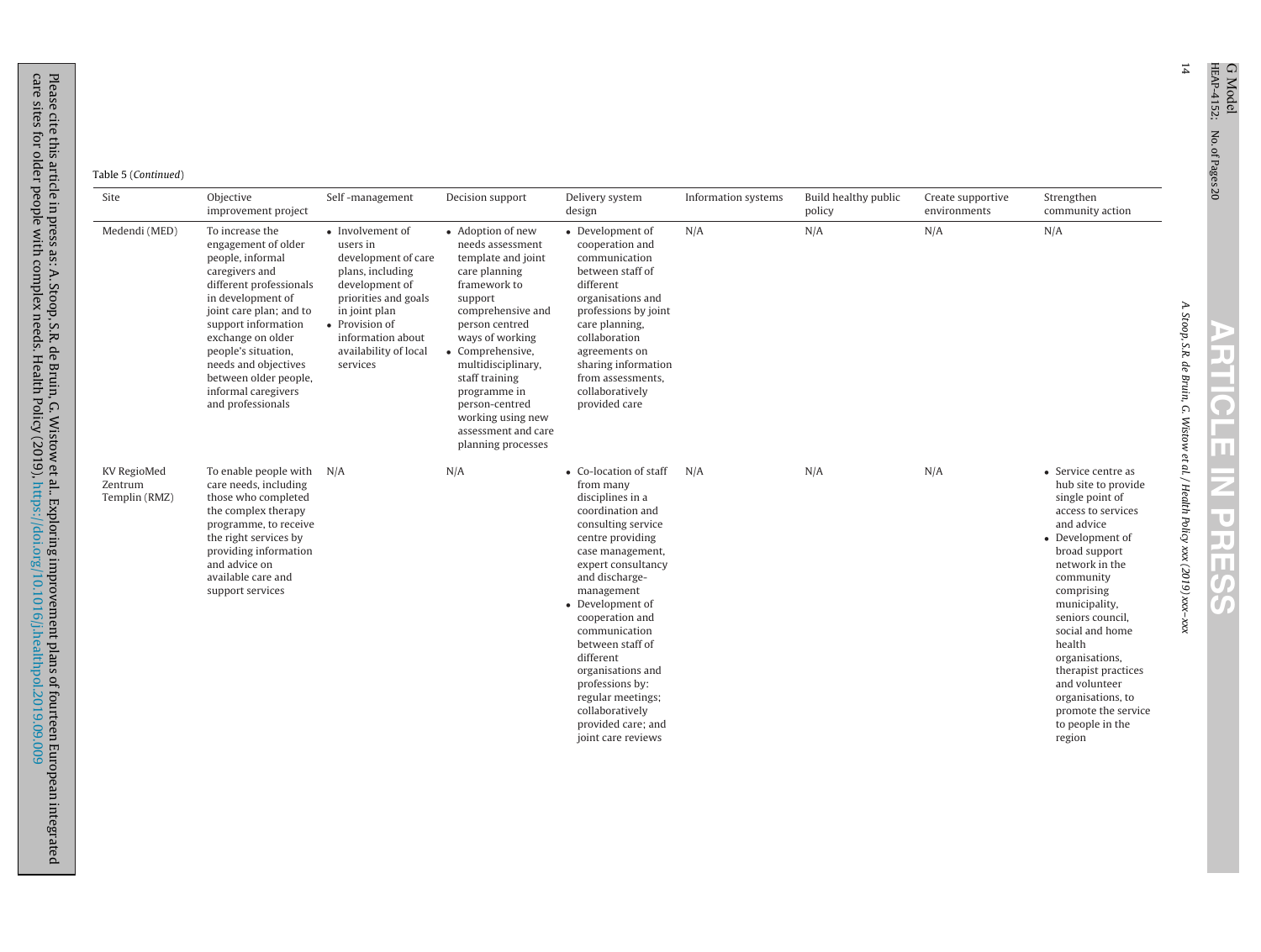#### Table 5 (Continued)

| Site                                               | Objective<br>improvement project                                                                                                                                                                                                                                                                                                                                               | Self-management                                                                                                                                                                                                                                                                                                          | Decision support                                                                                                                                                                                                     | Delivery system<br>design                                                                                                                                                                                                                                                                                                                                                                                                                                                                 | Information systems                                                        | Build healthy public<br>policy                                                                                                             | Create supportive<br>environments                                             | Strengthen<br>community action                                                                                                                                                     |
|----------------------------------------------------|--------------------------------------------------------------------------------------------------------------------------------------------------------------------------------------------------------------------------------------------------------------------------------------------------------------------------------------------------------------------------------|--------------------------------------------------------------------------------------------------------------------------------------------------------------------------------------------------------------------------------------------------------------------------------------------------------------------------|----------------------------------------------------------------------------------------------------------------------------------------------------------------------------------------------------------------------|-------------------------------------------------------------------------------------------------------------------------------------------------------------------------------------------------------------------------------------------------------------------------------------------------------------------------------------------------------------------------------------------------------------------------------------------------------------------------------------------|----------------------------------------------------------------------------|--------------------------------------------------------------------------------------------------------------------------------------------|-------------------------------------------------------------------------------|------------------------------------------------------------------------------------------------------------------------------------------------------------------------------------|
| Pflegewerk Berlin<br>(PB)                          | To improve<br>inter-professional case<br>management and<br>multidisciplinary<br>collaboration between<br>GPs and healthcare<br>therapists/nurses by<br>transferring<br>prescription-<br>competence from GPs<br>to healthcare<br>therapists and nurses;<br>and to establish<br>formalised<br>interactions and<br>communication space<br>among formal and<br>informal caregivers | N/A                                                                                                                                                                                                                                                                                                                      | • Good practice<br>reflection and<br>information sharing<br>workshops across<br>different<br>professional groups                                                                                                     | • Development of<br>cooperation and<br>communication<br>between staff of<br>different<br>organisations and<br>professions by<br>collaboration<br>agreements on<br>prescribing medical<br>devices, therapeutic<br>appliances, specific<br>therapy and<br>frequency of<br>treatment units                                                                                                                                                                                                   | N/A                                                                        | • Communication<br>about role of<br>therapists in long<br>term care to<br>national and<br>regional long term<br>care/policy<br>communities | N/A                                                                           | • Building of capacity<br>and contribution of<br>voluntary organisa-<br>tions/volunteers by<br>promoting<br>structured contacts<br>between volunteers<br>and professional<br>staff |
| Surnadal Holistic<br>Patient Care at<br>Home (SUR) | To expand and<br>improve healthcare<br>services delivered at<br>home                                                                                                                                                                                                                                                                                                           | • Development of<br>needs assessment<br>template<br>incorporating<br>user-defined needs,<br>preferences and<br>goals to empower<br>user decision<br>making in care<br>planning processes<br>• Rehabilitation at<br>home instead of<br>institutions to<br>enable more<br>independent living<br>in own home<br>environment | • Comprehensive,<br>ultidisciplinary staff<br>training programme<br>in person-centred<br>working to develop<br>staff capabilities in<br>empowering older<br>people to<br>participate in<br>shared decision<br>making | • Development of<br>cooperation and<br>communication<br>between staff of<br>different<br>organisations and<br>professions by<br>providing<br>rehabilitation in<br>user's homes,<br>expansion of day<br>centre capacity,<br>collaboration<br>agreements on<br>sharing information<br>from observations.<br>collaboratively<br>provided care:<br>accompanying<br>users to GP for<br>medication review<br>and GP consultation<br>two weeks post<br>discharge, proactive<br>needs assessments | • Access to electronic<br>patient record<br>system for day<br>centre staff | N/A                                                                                                                                        | • Provision of care<br>and support in own<br>homes instead of<br>institutions | N/A                                                                                                                                                                                |

A. Stoop, S.R. de G Model

Bruin, G. Wistow et al. / Health

Policy xxx (2019)

xxx–xxx

care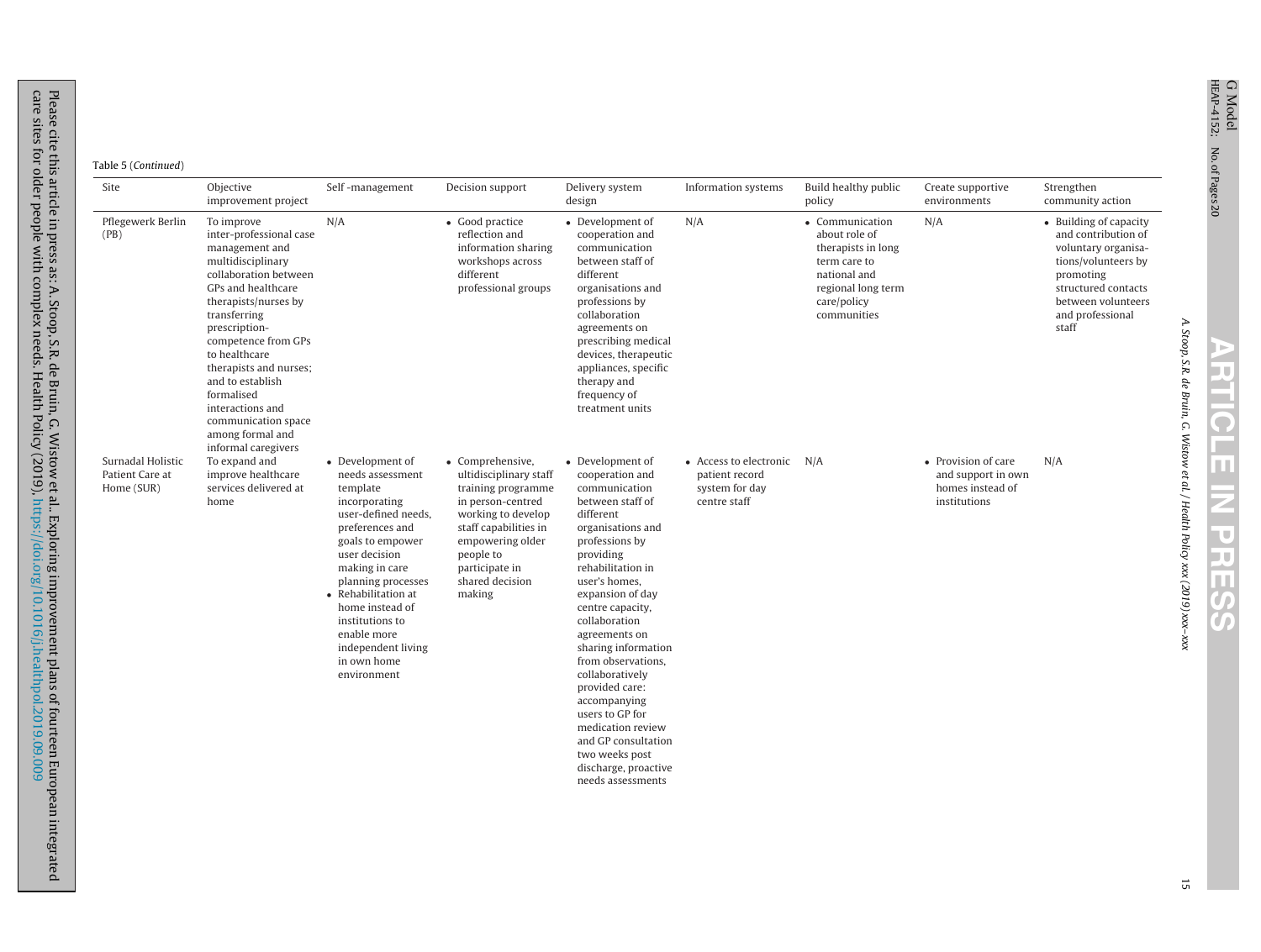| Table 5 (Continued) |  |
|---------------------|--|

| Site                                                                                               | Objective<br>improvement project                                                                                                                                                                                                                                                                     | Self-management                                                                                                                                                                                                                                                                                                                                                                                                | Decision support                                                                                                                                                                                                                                                                                                | Delivery system<br>design                                                                                                                                                                                                                                                                                                                                                                 | Information systems                                                                                                                                                                                | Build healthy public<br>policy | Create supportive<br>environments                                                                                                                                               | Strengthen<br>community action                                                                                                             |
|----------------------------------------------------------------------------------------------------|------------------------------------------------------------------------------------------------------------------------------------------------------------------------------------------------------------------------------------------------------------------------------------------------------|----------------------------------------------------------------------------------------------------------------------------------------------------------------------------------------------------------------------------------------------------------------------------------------------------------------------------------------------------------------------------------------------------------------|-----------------------------------------------------------------------------------------------------------------------------------------------------------------------------------------------------------------------------------------------------------------------------------------------------------------|-------------------------------------------------------------------------------------------------------------------------------------------------------------------------------------------------------------------------------------------------------------------------------------------------------------------------------------------------------------------------------------------|----------------------------------------------------------------------------------------------------------------------------------------------------------------------------------------------------|--------------------------------|---------------------------------------------------------------------------------------------------------------------------------------------------------------------------------|--------------------------------------------------------------------------------------------------------------------------------------------|
| Søndre Nordstrand<br>Everyday Mastery<br>Training (SØN)                                            | To increase sense of<br>mastery, reduce<br>reliance on traditional<br>care services, and<br>maintain and<br>encourage good<br>functional ability and<br>social participation<br>among users post<br>Everyday Mastery<br>Training (EMT) service<br>provision                                          | • Provision of<br>information, advice<br>about and support<br>to make use of<br>availability of local<br>services to support<br>early diagnosis,<br>early intervention<br>and prevention<br>through, for<br>example, low<br>threshold and<br>voluntary services<br>• Utilisation of<br>different media to<br>extend reach of<br>information<br>provided (Senior<br>Info service, screens<br>in central places) | • Information for<br>external<br>stakeholders, such<br>as municipal health<br>staff, about the<br>range of local<br>services available                                                                                                                                                                          | • Development of<br>cooperation and<br>communication<br>between staff of<br>different<br>organisations and<br>professions by<br>structured<br>collaboration<br>between health<br>staff and low<br>threshold services.<br>provision of<br>information about<br>and promotion to<br>people to make use<br>of availability of<br>local services<br>(low-threshold and<br>voluntary services) | N/A                                                                                                                                                                                                | N/A                            | • Promotion of social<br>interaction in local<br>communities<br>through expansion<br>of services external<br>to the site such as<br>voluntary and<br>low-threshold<br>provision | • Building of capacity<br>and contribution of<br>voluntary organisa-<br>tions/volunteers by<br>expanding<br>voluntary sector<br>activities |
| Osona Programme<br>for Severe Chronic<br>Patients/Advanced<br>chronic disease/<br>Geriatrics (OSO) | To improve<br>person-centredness of<br>care by conducting a<br>standard,<br>multidimensional<br>joint assessment and<br>elaborating a shared<br>individualised care<br>plan (PIIC plus) among<br>involved health care<br>and social care<br>professionals and the<br>user and informal<br>caregivers | • Involvement of<br>users in<br>development of care<br>plans, including<br>development of<br>priorities and goals<br>in joint plan                                                                                                                                                                                                                                                                             | • Comprehensive<br>multidisciplinary<br>staff training<br>programme in<br>person-centred<br>working and joint<br>care planning using<br>new assessment<br>and care planning<br>processes to<br>develop staff<br>capabilities in<br>empowering older<br>people to<br>participate in<br>shared decision<br>making | • Development of<br>cooperation and<br>communication<br>between staff of<br>different<br>organisations and<br>professions by joint<br>user visits, joint<br>needs assessments,<br>joint care planning,<br>collaboration<br>agreements on<br>sharing<br>information; the<br>existing care plan to<br>be enhanced by<br>person-centred<br>information from<br>joint care plan               | • Introduction of user<br>consent for<br>information<br>exchange and<br>document sharing<br>between different<br>professionals<br>• Sharing printed<br>copies of care plans<br>with social workers | N/A                            | • Expansion of advice<br>on e.g. safety and<br>other aspects of<br>maintaining<br>independence                                                                                  | N/A                                                                                                                                        |

No. of Pages20

G Model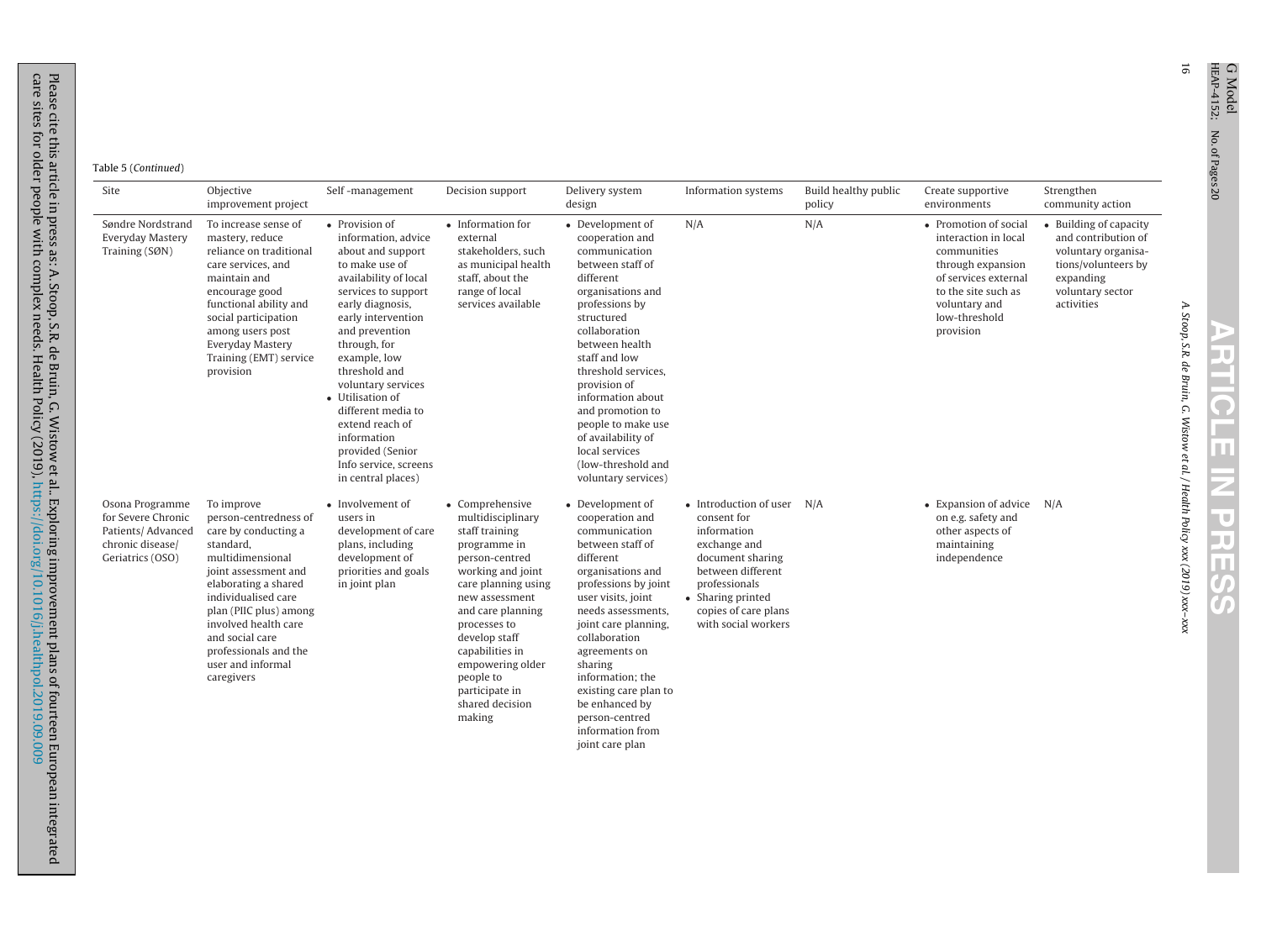Table 5 (Continued)

Please

care sites for older

cite this

article in press as: A. Stoop,

people

with

complex

needs.

Health

Policy

(2019),

S.R. de Bruin, G.

Wistow

et al..

Exploring

improvement

<https://doi.org/10.1016/j.healthpol.2019.09.009>

plans of

fourteen

European

integrated

| Site                                                             | Objective<br>improvement project                                                                                                                                                                                                                                                                                                                            | Self-management                                                                                                                                                                                                                                                                                                                                                                                                                                                                                                                                                                                                                        | Decision support                                                                                                                                                                                                                                                                                                                                                                  | Delivery system<br>design                                                                                                                                                                                                                                                                                        | Information systems                                                                                                                                                                                    | Build healthy public<br>policy | Create supportive<br>environments                                                                                                                                                                                                                                                                      | Strengthen<br>community action |
|------------------------------------------------------------------|-------------------------------------------------------------------------------------------------------------------------------------------------------------------------------------------------------------------------------------------------------------------------------------------------------------------------------------------------------------|----------------------------------------------------------------------------------------------------------------------------------------------------------------------------------------------------------------------------------------------------------------------------------------------------------------------------------------------------------------------------------------------------------------------------------------------------------------------------------------------------------------------------------------------------------------------------------------------------------------------------------------|-----------------------------------------------------------------------------------------------------------------------------------------------------------------------------------------------------------------------------------------------------------------------------------------------------------------------------------------------------------------------------------|------------------------------------------------------------------------------------------------------------------------------------------------------------------------------------------------------------------------------------------------------------------------------------------------------------------|--------------------------------------------------------------------------------------------------------------------------------------------------------------------------------------------------------|--------------------------------|--------------------------------------------------------------------------------------------------------------------------------------------------------------------------------------------------------------------------------------------------------------------------------------------------------|--------------------------------|
| North Sabadell<br>social and health<br>care integration<br>(SAB) | To establish a<br>systematic,<br>multidimensional<br>assessment and care<br>plan tailored to<br>complex needs of each<br>user and to establish<br>care plans that people<br>feel knowledgeable<br>and active about,<br>targeted at those<br>unknown to social<br>services                                                                                   | • Provision of support<br>for older people<br>through workshops<br>and training about<br>e.g. empowerment,<br>healthy ageing,<br>safety, social<br>relationships and<br>accepting personal<br>limitations<br>Involvement of<br>users in<br>development, of<br>care plans,<br>including<br>development of<br>priorities and goals<br>in joint plan<br>• Provision of<br>information and<br>advice about<br>availability of local<br>services to support<br>early diagnosis,<br>early intervention<br>and prevention<br>• Utilisation of<br>different media to<br>extend reach of<br>information<br>provided through<br>the resource map | • Comprehensive,<br>multidisciplinary<br>staff training<br>programming in<br>person-centred<br>working and joint<br>care planning using<br>new assessment<br>and care planning<br>processes to<br>develop staff<br>capabilities in<br>empowering older<br>people to<br>participate in<br>shared decision<br>making                                                                | • Development of<br>cooperation and<br>communication<br>between staff of<br>different<br>organisations and<br>professions by joint<br>nomination of<br>eligible people, joint<br>needs assessment,<br>joint care planning,<br>joint visits,<br>collaboratively<br>provided care                                  | • Introduction of user N/A<br>consent for<br>information<br>exchange and<br>document sharing<br>between different<br>professionals<br>• Sharing printed<br>copies of care plans<br>with social workers |                                | • Expansion of advice<br>and information<br>services about<br>neighbourhood<br>resources through<br>resource map<br>• Performance of<br>preventative home<br>safety assessments<br>to evaluate safety<br>and appropriate of<br>home environment<br>among people not<br>known yet to social<br>services | N/A                            |
| West-Friesland<br>Geriatric Care<br>Model (GCM)                  | To improve<br>collaboration between<br>professionals involved<br>in GCM (GP and<br>practice nurse) and<br>case manager and<br>community social care<br>team to adequately<br>address older people's<br>complex needs; to<br>improve professionals'<br>person-centred way of<br>working; and to make<br>further collaboration<br>agreements between<br>staff | N/A                                                                                                                                                                                                                                                                                                                                                                                                                                                                                                                                                                                                                                    | • Implementation of<br>good practice<br>reflection and<br>information sharing<br>workshops about<br>person-centred<br>ways of working<br>across different<br>professionals<br>groups<br>• Implementation of<br>exercises to<br>improve<br>understanding of<br>roles and<br>responsibilities, and<br>build working<br>relationships across<br>different<br>professionals<br>groups | • Development of<br>cooperation and<br>communication<br>between staff of<br>different<br>organisations and<br>professions by joint<br>care reviews, which<br>were to be extended<br>to members of<br>community social<br>care team;<br>collaboration<br>agreements on<br>sharing information<br>from assessments | N/A                                                                                                                                                                                                    | N/A                            | N/A                                                                                                                                                                                                                                                                                                    | N/A                            |

A. Stoop, S.R. de

Bruin, G. Wistow et al. / Health

Policy xxx (2019)

xxx–xxx

17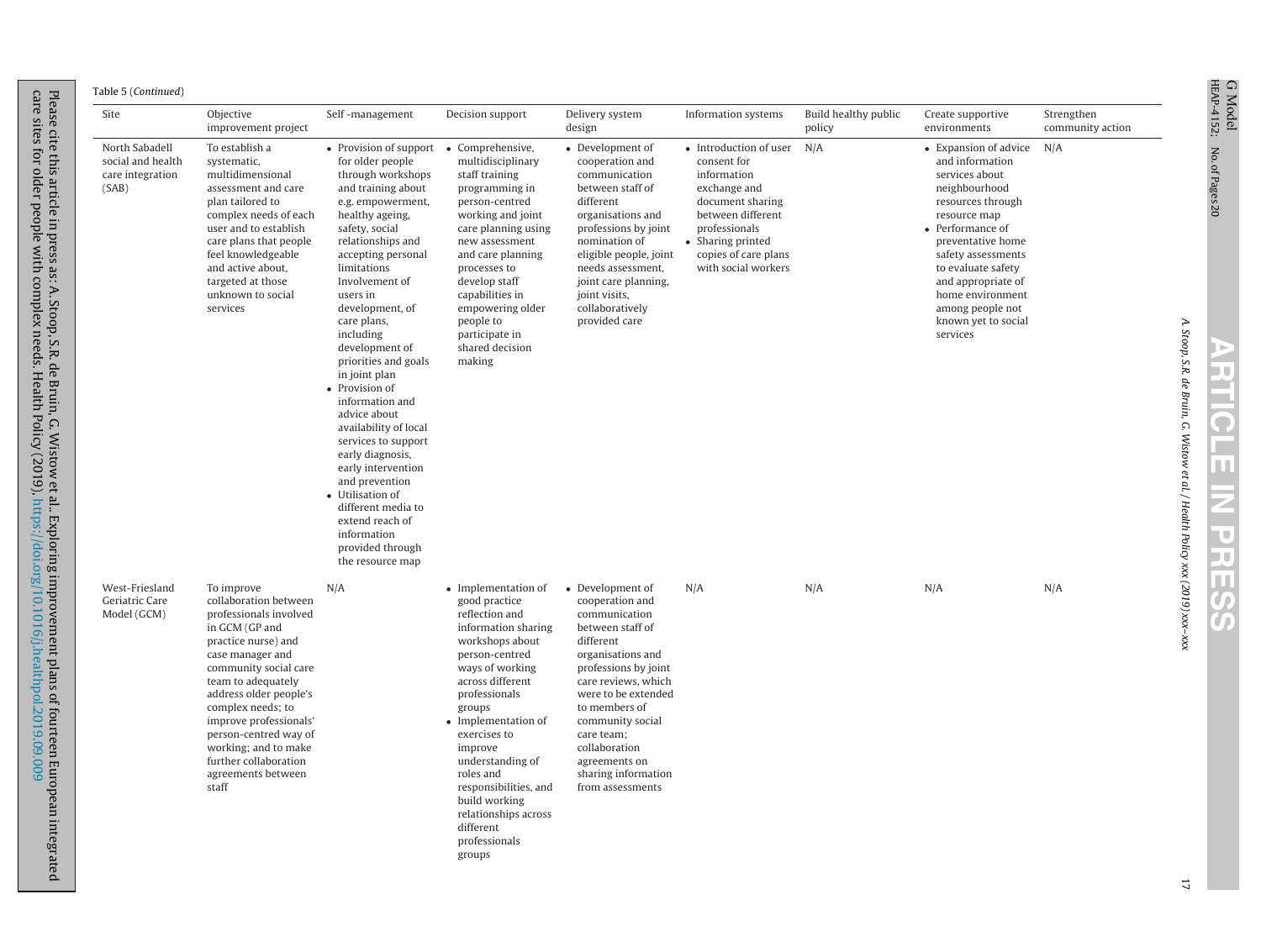Please

care sites for older

cite this

article in press as: A. Stoop,

people

with

complex

needs.

Health

Policy

(2019),

S.R. de Bruin, G.

Wistow

 $\mathbf{r}$ al..

Exploring

improvement

<https://doi.org/10.1016/j.healthpol.2019.09.009>

plans of

fourteen

European

integrated

| Site                                              | Objective<br>improvement project                                                                                                                                                                                                             | Self-management                                                                                                                                                                                                                                                                                                                                                                                                                                                                | Decision support                                                                                                                         | Delivery system<br>design                                                                                                                                                                                                                                                                                                                                                                                                                                                              | Information systems | Build healthy public<br>policy | Create supportive<br>environments                                                                                                                                                                                                                                                | Strengthen<br>community action                                                                                                                                                                                                                                                                                                                 |
|---------------------------------------------------|----------------------------------------------------------------------------------------------------------------------------------------------------------------------------------------------------------------------------------------------|--------------------------------------------------------------------------------------------------------------------------------------------------------------------------------------------------------------------------------------------------------------------------------------------------------------------------------------------------------------------------------------------------------------------------------------------------------------------------------|------------------------------------------------------------------------------------------------------------------------------------------|----------------------------------------------------------------------------------------------------------------------------------------------------------------------------------------------------------------------------------------------------------------------------------------------------------------------------------------------------------------------------------------------------------------------------------------------------------------------------------------|---------------------|--------------------------------|----------------------------------------------------------------------------------------------------------------------------------------------------------------------------------------------------------------------------------------------------------------------------------|------------------------------------------------------------------------------------------------------------------------------------------------------------------------------------------------------------------------------------------------------------------------------------------------------------------------------------------------|
| Sandgate Road<br>Over 75 Service<br>(075)         | To keep older people<br>with long-term<br>conditions and<br>complex needs at<br>home independently<br>for as long as possible<br>and to improve care<br>coordination across<br>existing services<br>around these people                      | • Emphasis on<br>prevention by<br>including both<br>people managing<br>well and severely<br>frail people in<br>service<br>• Provision of<br>information and<br>advice about<br>availability of local<br>services to support<br>early, diagnosis,<br>early intervention<br>and prevention<br>• Support for older<br>people and informal<br>caregivers in e.g.<br>healthy lifestyle<br>preventing, falls,<br>self-management,<br>medication<br>adherence,<br>confidence building | • Comprehensive,<br>multidisciplinary<br>staff training<br>programme in<br>frailty and the use<br>of Dalhousie frailty<br>screening tool | • Development of<br>cooperation and<br>communication<br>between staff of<br>different<br>organisations and<br>professions by<br>extending<br>collaboration with<br>health and social<br>care and<br>community<br>organisations, joint<br>frailty screening,<br>trusted assessor<br>model, coordinated<br>needs assessment<br>and referral to<br>involved services,<br>collaboratively<br>provided care, joint<br>care reviews,<br>regular review of<br>people's situation<br>and needs | N/A                 | N/A                            | • Creation of<br>supportive<br>environments<br>through improved<br>identification and<br>coordination,<br>including<br>collaboration with<br>voluntary<br>organisations<br>providing care and<br>support, equipment<br>and with other<br>enablement<br>services                  | • Building of capacity<br>and contribution of<br>voluntary organisa-<br>tions/volunteers by<br>their inclusion as<br>key stakeholders in<br>the site, developing<br>formal structures<br>for collaboration<br>and coordination<br>between public and<br>voluntary<br>organisation<br>providing support<br>for users and<br>informal caregivers |
| Swale Home First<br>(Discharge to<br>Assess) (HF) | To ensure medically<br>optimised hospitalised<br>people are able to be<br>discharged straight<br>home with the right<br>support; and to make<br>the person's discharge<br>smoother, quicker and<br>safer by moving to a<br>single assessment | N/A                                                                                                                                                                                                                                                                                                                                                                                                                                                                            | • Delegation of<br>overarching care<br>plan including goals<br>between different<br>professional groups                                  | • Development of<br>cooperation and<br>communication<br>between staff of<br>different<br>organisations and<br>professions by<br>single assessment<br>form (triage at<br>ward, complete<br>needs assessment at<br>home),<br>collaboratively<br>provided care<br>• Reinforcing of<br>communication<br>between different<br>multidisciplinary<br>teams comprising<br>ward teams,<br>integrated<br>discharge team,<br>community service<br>providers                                       | N/A                 | N/A                            | • Provision of care<br>and support and<br>needs assessment in<br>own homes instead<br>of institutions to<br>enable living in own<br>home environment<br>and provide the<br>most appropriate<br>equipment, advice<br>and support to help<br>ensure user's safety<br>and wellbeing | • Building of capacity<br>and contribution of<br>voluntary organisa-<br>tions/volunteers by<br>expanding referrals<br>to voluntary<br>organisations<br>providing support<br>for users and<br>informal caregivers                                                                                                                               |

18

No. of Pages20

G Model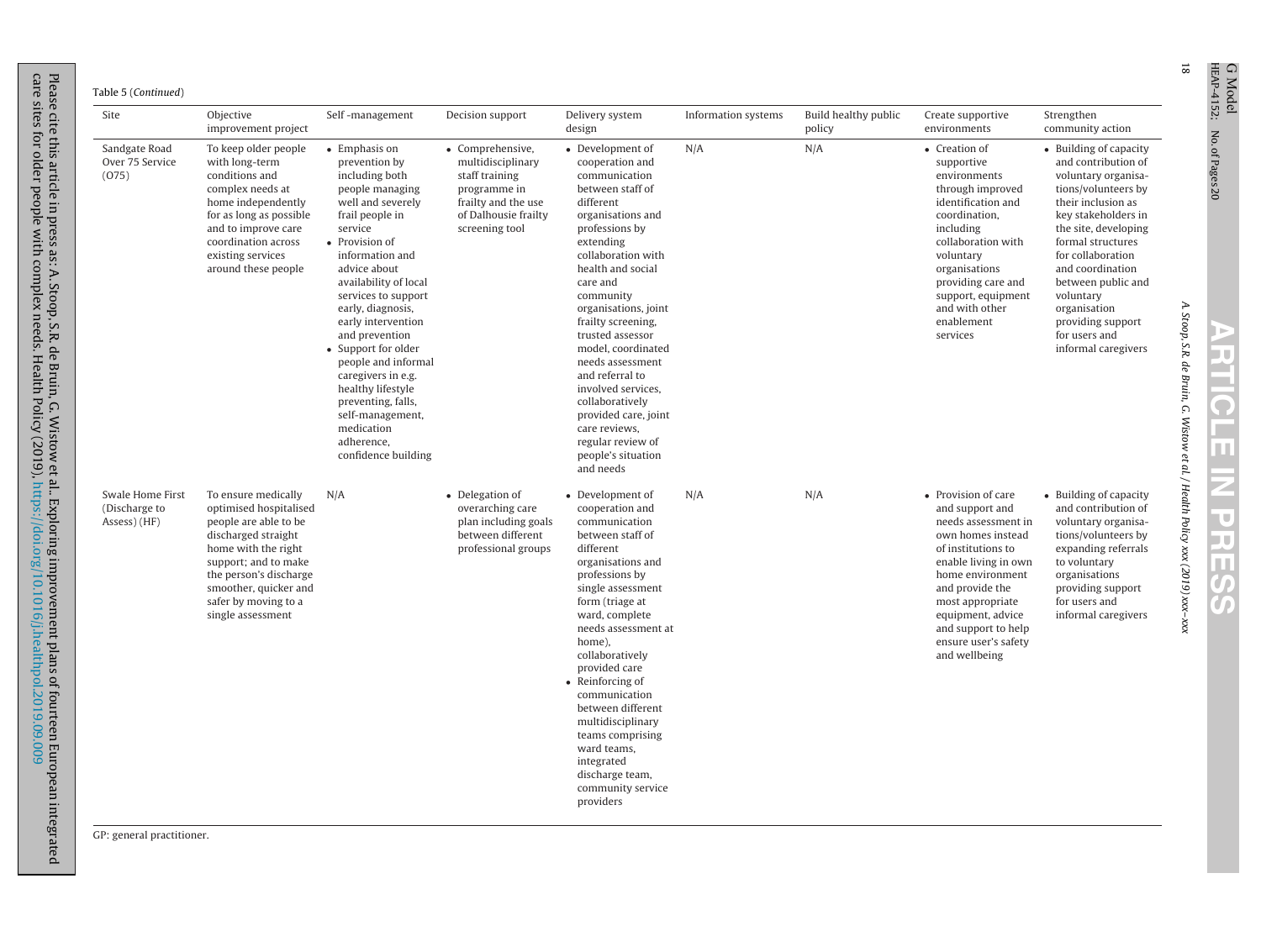activities related to delivery system design and/or self-management [5,6,54,55]. The incorporation of actions and activities related to these components suggest a collective recognition among local projects of the need to work towards better inter-professional and inter-organisational collaboration and communication, and also towards the empowerment of older people and informal caregivers.

However, actions and activities related to the three additional components of the ECCM (build healthy public policy, create supportive environments, and build and strengthen community capacity and action), and most especially actions related to building healthy public policy, were found in only a smaller number of existing ways of working and improvement plans. As mentioned, the ECCM, rather than the CCM, was used to provide a framework for describing and comparing the integrated care sites in SUSTAIN. The ECCM incorporated a broadly-based focus on prevention by including the social determinants of health, and the principles of health promotion as well as clinical prevention services [7]. The additional ECCM components reflected the need for closer associations between health service systems and the community, including social care and the voluntary sector. As such, the ECCM was consistent with the criteria we developed for inviting integrated care sites to participate in the SUSTAIN project, being broadly-based prevention and involvement of community services [26], and therefore thought to be suited better to this study. However, our analysis showed that integrated care sites were more often underpinned by components from the CCM than by the additional ECCM components. Thus we concluded that most of the sites in our study did not appear to have adopted the approaches based on addressing social determinants of health, population health promotion and community capacity building that the ECCM and its evidence base suggest are necessary for optimising integrated care. Similar limitations have also been recognised in earlier studies [24]. A possible reason may be the composition of groups of stakeholders involved in developing the improvement plan, which were particularly medically focused and lacked representation fromhealth promotion practitioners.Merging population health promotion with clinical health care services may yet contribute to improved outcomes for older people and their informal caregivers [7]. As such, the under-representation of ECCM components highlights the need for greater attention to the population and community-oriented elements within integrated care for older people with complex needs [24,56]. Further knowledge about how to incorporate population health promotion and enhanced community participation into integrated care models appears to be required.

#### 4.3. Strengths and limitations of data collection and analysis

Comparison of integrated care sites across different countries and care settings, necessarily poses methodological challenges. Accordingly, the country-specific research teams were expected to employ common templates for data collection and analysis. Although small variations in the way data were collected were observed, no significant differences were found, which provides a reasonable degree of confidence about the consistency of our approach. To understand the coherence between individual data sources for each site and to overcome issues with different languages in which data have been collected, the overarching analysis team conducted content analysis of documents provided by the country-specific research team. The reliability and validity of our findings were also tested, as described above, by checking the results from the overarching analysis with country-specific research teams and their local sites. In all these ways, therefore, the SUSTAIN project sought to mitigate the challenges posed by its multiple sources of data, and multiple contexts as well as the different (methodological) backgrounds of its research partners.

In addition to collecting and analysing site-specific data, country-specific research teams also collaborated with local stakeholders to facilitate the design of the improvement plans. The potential risks to methodological rigour of this dual role should be acknowledged [26]. SUSTAIN's approach had anticipated this by distinguishing two types of research partners. The overarching analysis team consulted members of the country-specific research teams about the sites in their countries, which was intended to mitigate these potential risks by reinforcing their scientific distance from their data as well as creating space for critical reflection on their own role in the research process.

#### 4.4. Conclusion

Integrated care sites across Europe that sought to implement improvements were found to experience similar challenges in their existing ways of working. Improvement plans to address the challenges tended to have one of two different emphases: 1) improvement of local stakeholder communications and collaborative processes, leading indirectly to improvements in care delivery, and 2) direct improvement in care delivery systems and tools. Adoption of the ECCM model as a tool for cross-site comparison suggested that, in the main, the sites did not draw on the perspectives and approaches associated with broader approaches to prevention, population health promotion and community involvement. Greater attention to the population and community-oriented elements within integrated care for older people with complex needs may bring the development of integrated care a step further.

### **Author statement**

All authors were involved in the development of the SUSTAIN methodology and contributed to the study concept and design. AS was responsible for requesting site-specific data and consulting country-specific research teams. AS and GW analysed and interpreted the data and developed the structure of the paper. AS drafted the manuscript and GW, SdB, JB, GR, KL, KO, CB and GN critically revised the manuscript. All authors read and approved the final manuscript.

#### **Declaration of Competing Interest**

None.

### **Acknowledgements**

This study is part of the SUSTAIN project which is funded under Horizon 2020 – the Framework Programme for Research and Innovation (2014–2020) from the European Commission under grant agreement No. 634144. The content of this paper reflects only the authors' views. The European Union is not liable for any use that may be made of the information contained herein.

### **Appendix A. Supplementary data**

Supplementary material related to this article can be found, in the online version, at doi[:https://doi.org/10.1016/j.healthpol.2019.](https://doi.org/10.1016/j.healthpol.2019.09.009) [09.009](https://doi.org/10.1016/j.healthpol.2019.09.009).

### **References**

[1] [Gress](http://refhub.elsevier.com/S0168-8510(19)30229-5/sbref0005) [G,](http://refhub.elsevier.com/S0168-8510(19)30229-5/sbref0005) [Baan](http://refhub.elsevier.com/S0168-8510(19)30229-5/sbref0005) [CA,](http://refhub.elsevier.com/S0168-8510(19)30229-5/sbref0005) [Calnan](http://refhub.elsevier.com/S0168-8510(19)30229-5/sbref0005) [M,](http://refhub.elsevier.com/S0168-8510(19)30229-5/sbref0005) [Dedeu](http://refhub.elsevier.com/S0168-8510(19)30229-5/sbref0005) [T,](http://refhub.elsevier.com/S0168-8510(19)30229-5/sbref0005) [Groenewegen](http://refhub.elsevier.com/S0168-8510(19)30229-5/sbref0005) [P,](http://refhub.elsevier.com/S0168-8510(19)30229-5/sbref0005) [Howson](http://refhub.elsevier.com/S0168-8510(19)30229-5/sbref0005) [H,](http://refhub.elsevier.com/S0168-8510(19)30229-5/sbref0005) [et](http://refhub.elsevier.com/S0168-8510(19)30229-5/sbref0005) [al.](http://refhub.elsevier.com/S0168-8510(19)30229-5/sbref0005) [Co-ordination](http://refhub.elsevier.com/S0168-8510(19)30229-5/sbref0005) [and](http://refhub.elsevier.com/S0168-8510(19)30229-5/sbref0005) [management](http://refhub.elsevier.com/S0168-8510(19)30229-5/sbref0005) [of](http://refhub.elsevier.com/S0168-8510(19)30229-5/sbref0005) [chronic](http://refhub.elsevier.com/S0168-8510(19)30229-5/sbref0005) [conditions](http://refhub.elsevier.com/S0168-8510(19)30229-5/sbref0005) [in](http://refhub.elsevier.com/S0168-8510(19)30229-5/sbref0005) [Europe:](http://refhub.elsevier.com/S0168-8510(19)30229-5/sbref0005) [the](http://refhub.elsevier.com/S0168-8510(19)30229-5/sbref0005) [role](http://refhub.elsevier.com/S0168-8510(19)30229-5/sbref0005) [of](http://refhub.elsevier.com/S0168-8510(19)30229-5/sbref0005) [primary](http://refhub.elsevier.com/S0168-8510(19)30229-5/sbref0005) [care](http://refhub.elsevier.com/S0168-8510(19)30229-5/sbref0005) [-](http://refhub.elsevier.com/S0168-8510(19)30229-5/sbref0005) [position](http://refhub.elsevier.com/S0168-8510(19)30229-5/sbref0005) [paper](http://refhub.elsevier.com/S0168-8510(19)30229-5/sbref0005) [of](http://refhub.elsevier.com/S0168-8510(19)30229-5/sbref0005) [the](http://refhub.elsevier.com/S0168-8510(19)30229-5/sbref0005) [European](http://refhub.elsevier.com/S0168-8510(19)30229-5/sbref0005) [Forum](http://refhub.elsevier.com/S0168-8510(19)30229-5/sbref0005) [for](http://refhub.elsevier.com/S0168-8510(19)30229-5/sbref0005) [Primary](http://refhub.elsevier.com/S0168-8510(19)30229-5/sbref0005) [Care.](http://refhub.elsevier.com/S0168-8510(19)30229-5/sbref0005) [Quality](http://refhub.elsevier.com/S0168-8510(19)30229-5/sbref0005) [in](http://refhub.elsevier.com/S0168-8510(19)30229-5/sbref0005) [Primary](http://refhub.elsevier.com/S0168-8510(19)30229-5/sbref0005) [Care](http://refhub.elsevier.com/S0168-8510(19)30229-5/sbref0005) [2009;17\(1\):75–86.](http://refhub.elsevier.com/S0168-8510(19)30229-5/sbref0005)